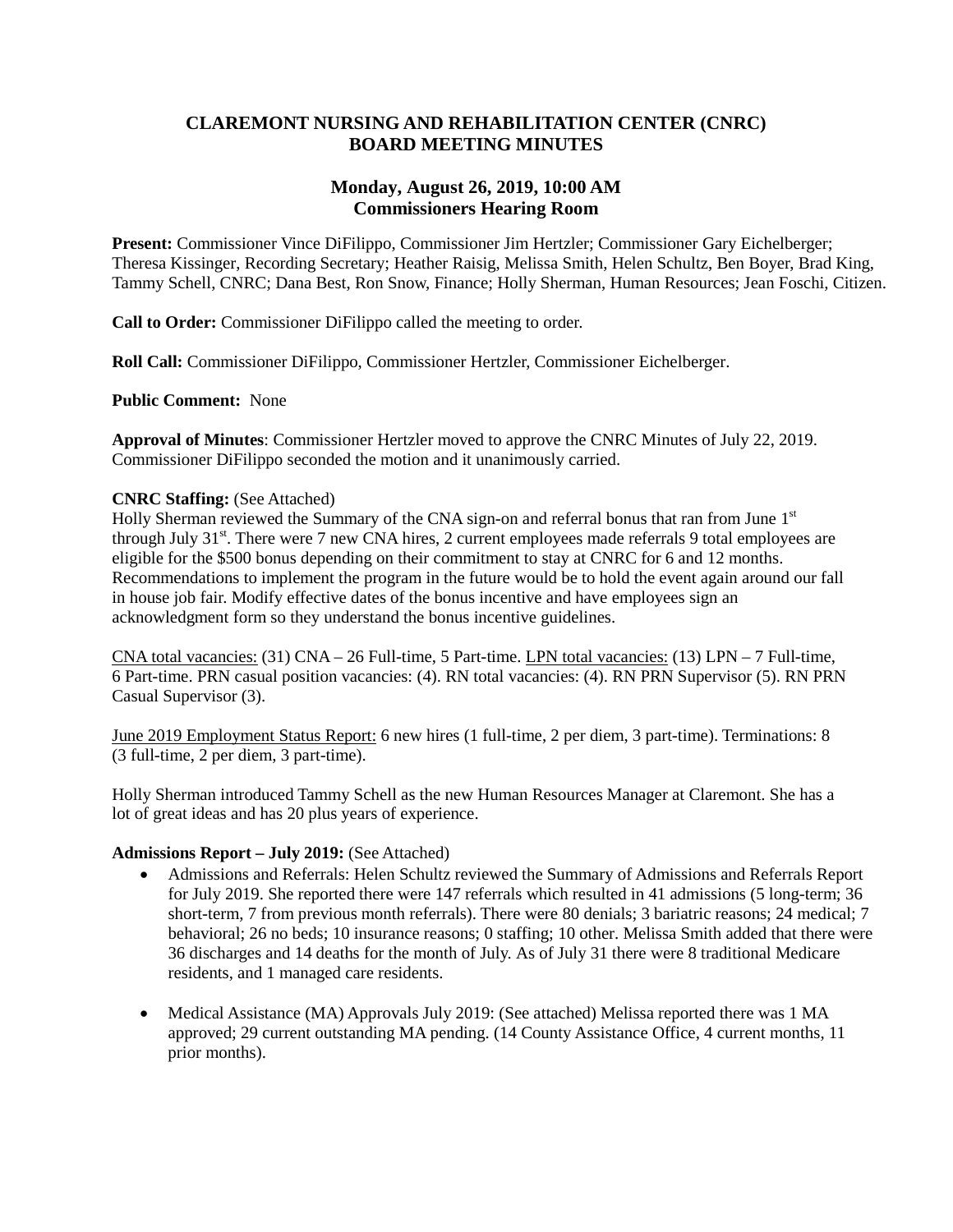**Financial Report – July 2019:** Melissa Smith discussed the following items. (See Attached)

- o Fund Balance
- o Census
- o Revenue
- o Analytics
- o Accounts Receivable

Census/Volume YTD: Avg. Daily Census: 256.09; Census Days: 54,291

Transition census YTD: Medicare: 5.23; commercial census: 4.90; private census: 5.10; Medicaid: 6.94; total census: 22.16; admissions: 168.

Accounts Receivable July 2019: % in AR > 120 DAYS: 10.97%; Revenue Days in AR: 56.24; Write Offs as % of Operating Revenue: 0.33%

**Nursing:** (See Attached) Heather Raisig provided a nursing update.

- o Staffing: Continuing Agency Reduction Plan which includes Recruitment/Retention efforts and development of Resident Aide positions, and paid Feeding Assistants (training through Sodexo). Continue to wait on a response from the Department of Health. We are expanding the weekly scheduling meetings to discuss options for coverage.
- o DOH Survey Activity: 7/5/2019 three deficiencies; Abuse Neglect, Sufficient Nursing Staff and Resident Records. 7/17/19 one deficiency; Implementation of abuse policies.
- o Committee has been established to develop PIP's around quality measures to increase 5-star QM's. Piloting intentional rounding and fall huddle; to begin in Heritage Harbor. Working with the Medical Director to re-establish Psychotropic Committee.
- o DOH Reportable events; July 13 Facility Reported Incidents; 5 other (3 R-R, 1 Suicidal Ideation, 1 fall refused ER), 4 Abuse Allegations and 4 Transfers to ER.
- o Policy Committee has been established and in process of revising and archiving policies as needed.
- o Will complete open sample of Abaqis through end of August; achieved basic accreditation, working to achieve advanced accreditation. Anticipating a mock survey in September/October.
- o Flu Vaccine has arrived and we will be determining flu clinic times and will post.

#### **Other Business/Discussion:**

**FSES Update:** Not much has changed from the last update. The additional expense for engineering will be a cost of \$10,060.95. From the beginning back in April of 2017 with this pending expense we are up to \$77,968.45 for this project.

**Life Safety Update:** We have completed everything waiting on the revisit.

**VA Survey Updates:** Submitted the documents from the sprinkler company to Plan & Review. Will move ahead and get the work completed when approved.

**Fire Alarm Panel Replacement Project Update:** This is also at Plan & Review this was submitted the beginning of July. Will reach out to them and get an updated status.

**Donations:** Two donations were received for a resident, Harry Donnelly who passed away. Commissioner Eichelberger made a motion to approve the two donations for the Claremont Nursing Home. Commissioner Hertzler seconded the motion and it unanimously carried.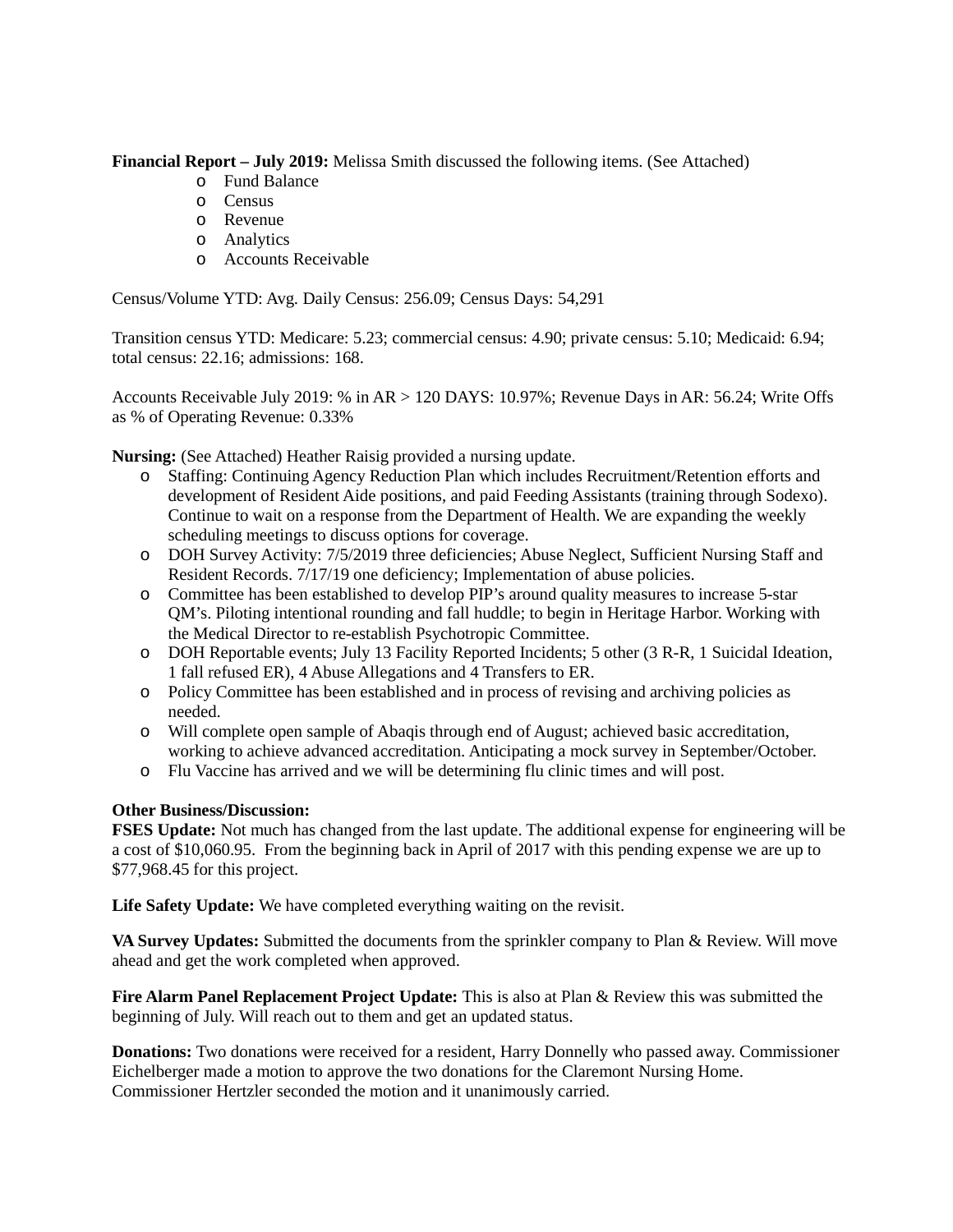### **CNRC Updates:**

Melissa Smith provided a CNRC update:

- Staffing continues to be a struggle; Melissa said they have lost one of their Agency Contracts because they refuse to eliminate the identification clause. Commissioner Hertzler asked how many agencies we are contracted with now. She replied there are nine agencies.
- The last board meeting we talked about residents that we have gotten, Nursing Facility Ineligible (NFI). Spoke with a representative from the office of long-term living and PACHA and sent them an email addressing our concerns and someone is helping us look into the situation that occurred.

**Report of Executive Session:** Commissioner DiFilippo reported that an Executive Session was held on Tuesday, July 30, 2019 @ 1:00 a.m. and Tuesday, August 13, 2019 @ 11:00 a.m. to discuss Personnel Issues.

#### **Executive Session:** None

**Adjournment:** There being no further business to come before the Board, Commissioner Hertzler adjourned the meeting.

Respectfully Submitted,

Theresa Kissinger Administrative Technician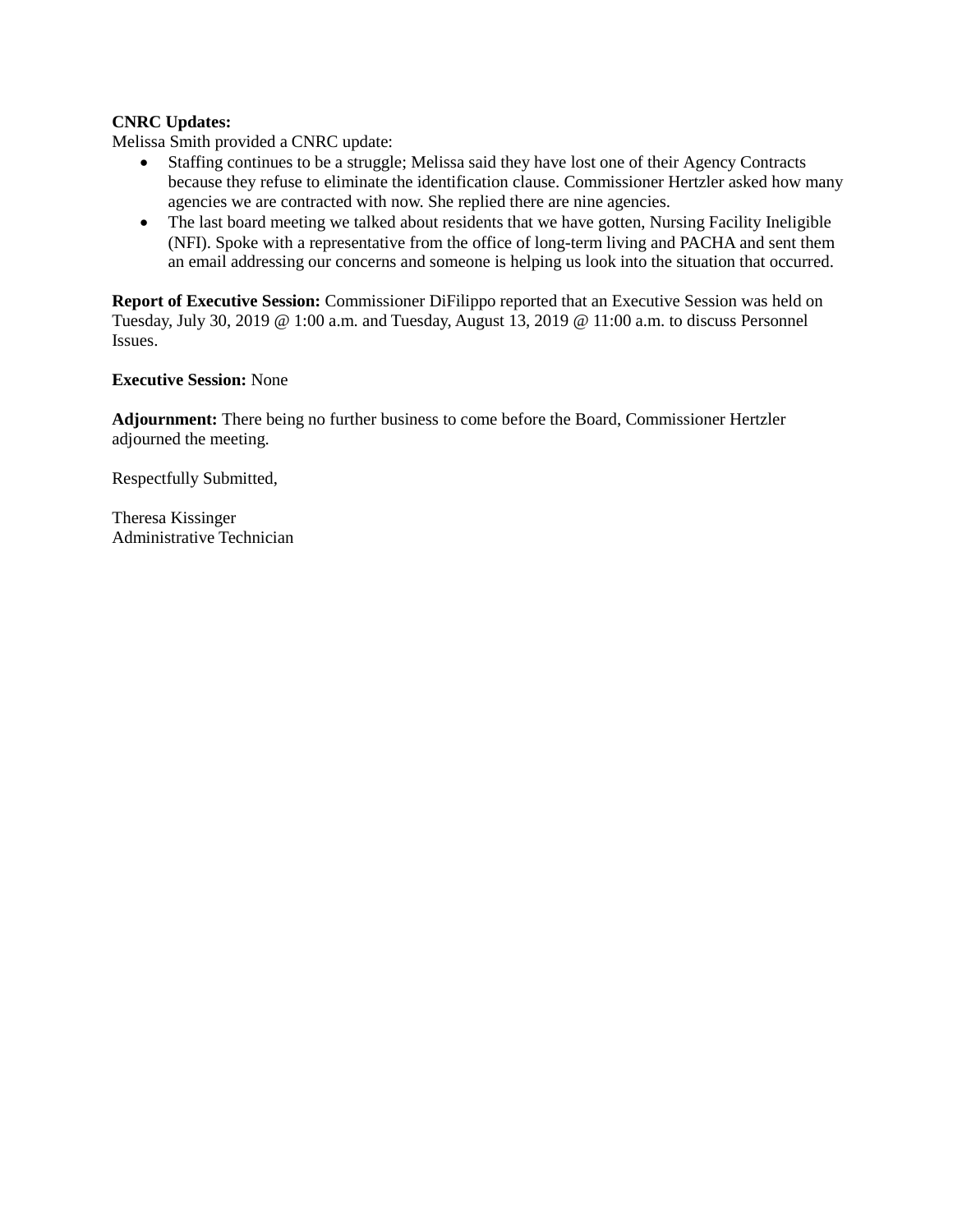### June & July 2019 - CNA sign-on & referral bonus summary:

7 new CNA hires

2 current employees made referrals

9 total employees eligible for \$500 bonus each

#### **Future recommendations:**

-Request approval to hold bonus incentive again around when our fall in house job fair is held.

-Modify effective dates of bonus incentive to be new hire orientation dates or continue with beginning and end of the month at the time of employment offer is made but still must work from hire date a period of 6 months for % of bonus and 12 months for other % of bonus.

-Have employees sign an acknowledgement form at time of interview or employment offer so they understand the bonus incentive guidelines.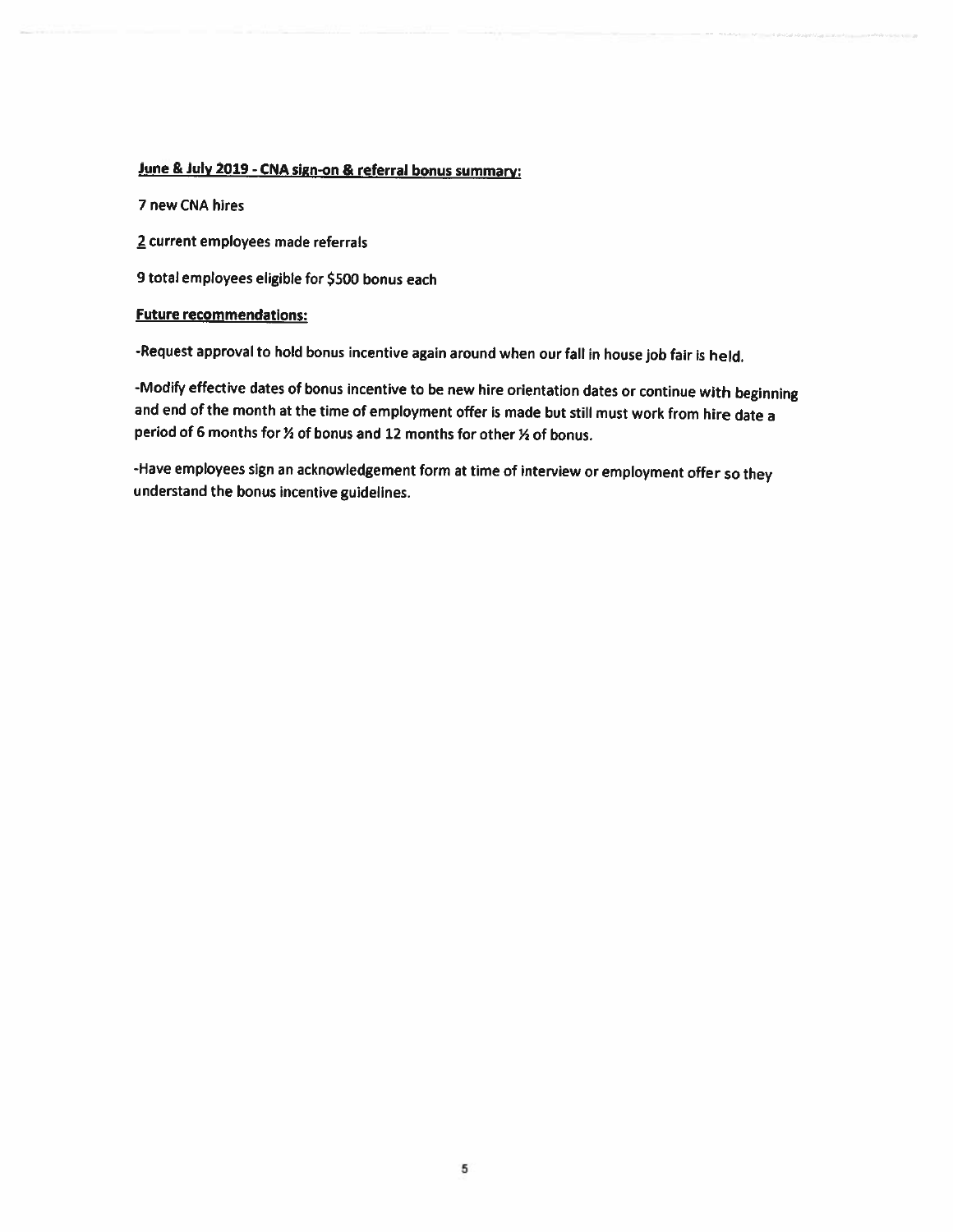# **C.N.A JOB POSTINGS**

# **Heritage Harbor**

| posting#       | <b>Job Title</b> | <u>FT/PT</u> | <b>Shift</b>       | Weekend | Date posted | <b>Close Date</b> |
|----------------|------------------|--------------|--------------------|---------|-------------|-------------------|
| <b>NH3137</b>  | C.N.A            |              | <b>6:30A-7P WP</b> |         | IOPEN       | luntil filled     |
| <b>NH3066</b>  | C.N.A            | ET           | 6:30P-7A           |         | IOPEN       | until filled      |
| <b>INH3053</b> | C.N.A            |              | 16:30P-7A          |         | <b>OPEN</b> | until filled      |
| <b>NH3124</b>  | C.N.A            | سيمس         | 6:30P-7A           |         | <b>OPEN</b> | until filled      |
| <b>INH3145</b> | C.N.A            | FT           | 6:30P-7A           |         | <b>OPEN</b> | until filled      |

# **C-WING**

| <b>INH3043</b> | C.N.A | l ET.       | $12:30P-11P$ | <b>OPEN</b> | until filled  |
|----------------|-------|-------------|--------------|-------------|---------------|
| <b>NH3122</b>  | C.N.A | l ETH       | 2:30P-11P    | <b>OPEN</b> | luntil filled |
| <b>NH3132</b>  | C.N.A | <b>From</b> | 16:30A-7P WP | <b>OPEN</b> | until filled  |

### **1ST FLOOR**

|               |                          | a construction of the |                        |                   |                                                                                          |
|---------------|--------------------------|-----------------------|------------------------|-------------------|------------------------------------------------------------------------------------------|
| <b>NH3120</b> | N.<br>. J.A<br>™.<br>--- | .                     | 6:30P-7A WP<br>------- | <b>OPEN</b><br>v. | luntil filled                                                                            |
|               |                          |                       | ------<br>---          |                   | $\mathcal{L}(\mathcal{L})$ and $\mathcal{L}(\mathcal{L})$ and $\mathcal{L}(\mathcal{L})$ |

# **2ND FLOOR**

| <b>NH3139</b> | C.N.A | l ET               | l2:30P-11P | <b>IOPEN</b> | until filled  |
|---------------|-------|--------------------|------------|--------------|---------------|
| NH3052        | C.N.A | IET                | l2:30P-11P | <b>IOPEN</b> | Juntil filled |
| <b>NH8065</b> | C.N.A | <b>DT</b>          | 2:30P-11P  | <b> OPEN</b> | luntil filled |
| NH3094        | C.N.A | <b>COMPARTMENT</b> | 2:30P-11P  | IOPEN        | until filled  |

# **3RD FLOOR**

| <b>NH3135</b> | C.N.A        | FТ        | 10:30P-7A    | <b>OPEN</b> | until filled |
|---------------|--------------|-----------|--------------|-------------|--------------|
| <b>NH3164</b> | <b>C.N.A</b> |           | l6:30A-7P WP | IOPEN       | until filled |
| <b>NH3037</b> | C.N.A        |           | 6:30P-7A     | <b>OPEN</b> | until filled |
| <b>NH3039</b> | C.N.A        |           | 2:30P-11P    | <b>OPEN</b> | until filled |
| <b>NH3058</b> | C.N.A        | E         | 6:30P-7A     | <b>OPEN</b> | until filled |
| <b>NH3098</b> | C.N.A        | FТ        | 2:30P-11P    | <b>OPEN</b> | until filled |
| <b>NH3091</b> | C.N.A        | <b>FT</b> | 6:30A-7P WP  | <b>OPEN</b> | until filled |

# **TRANSITIONS**

| <b>NH3157</b> | C.N.A<br>___ | ICT | $(2:30P-11P)$<br>------- | - | <b>OPEN</b> | until filled  |
|---------------|--------------|-----|--------------------------|---|-------------|---------------|
| NH3089        | C.N.A        | lct | $(2:30P-11P)$<br>        |   | <b>OPEN</b> | tuntil filled |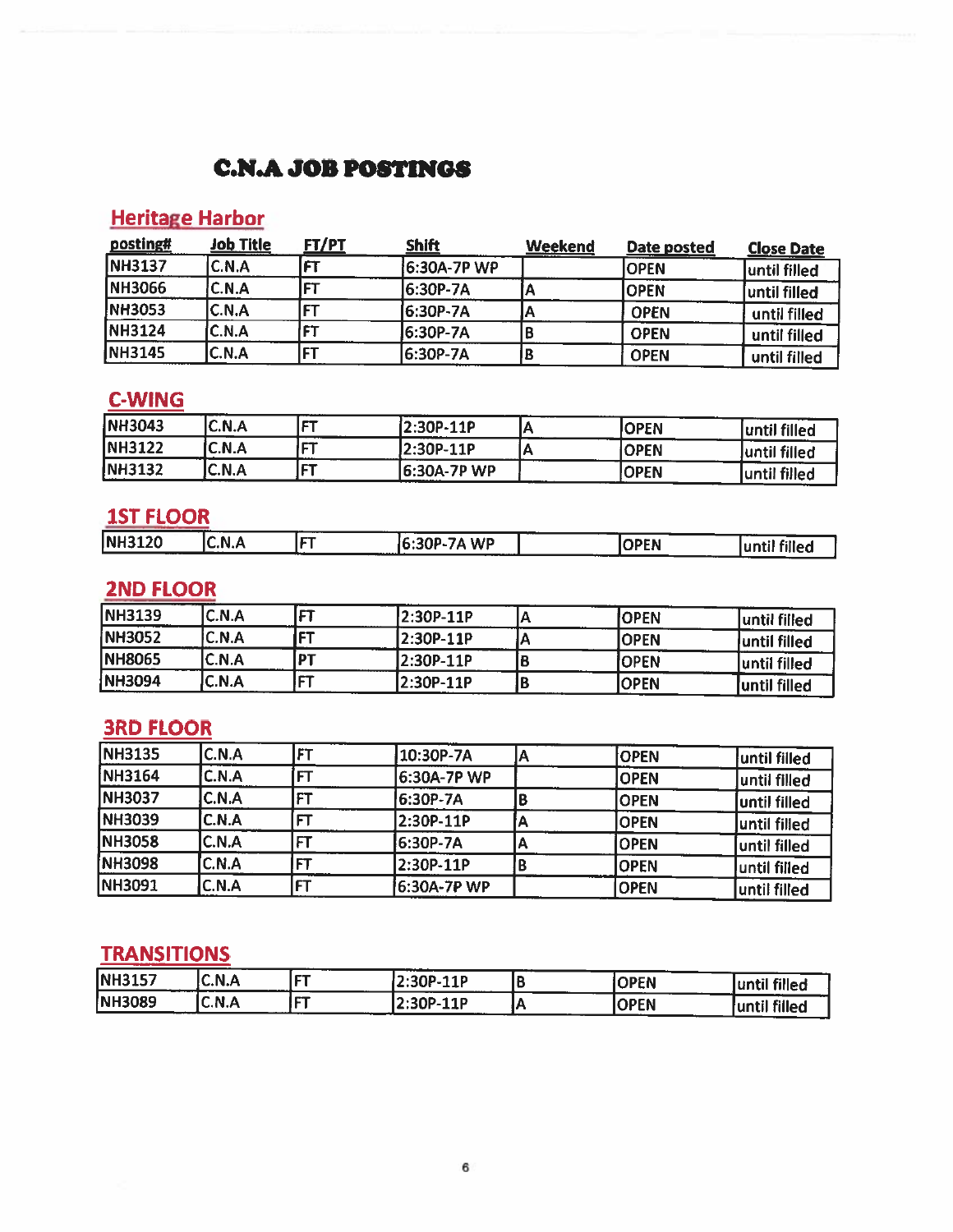# **FLOATS**

| <b>NH3068</b> | <b>C.N.A</b> |                | 10:30P-7A | <b>OPEN</b> |               |
|---------------|--------------|----------------|-----------|-------------|---------------|
|               |              |                |           |             | until filled  |
| <b>NH3042</b> | C.N.A        |                | 2:30P-11P | <b>OPEN</b> | luntil filled |
| <b>NH8021</b> | C.N.A        | <b>P1</b>      | 2:30P-11P | <b>OPEN</b> | until filled  |
| <b>NH8068</b> | C.N.A        | <b>PT</b>      | 10:30P-7A | lOPEN       | luntil filled |
| <b>NH8069</b> | C.N.A        | PT             | 10:30P-7A | <b>OPEN</b> | luntil filled |
| NH3159        | C.N.A        | FТ             | l6:30A-3P | <b>OPEN</b> | until filled  |
| <b>NH3198</b> | C.N.A        |                | 6:30A-3P  | <b>OPEN</b> | luntil filled |
| NH8075        | C.N.A        | P <sub>1</sub> | 6:30A-3P  | <b>OPEN</b> | until filled  |

# RNP

|                        |        |               | ---<br>___                   |         |             | ----                                |
|------------------------|--------|---------------|------------------------------|---------|-------------|-------------------------------------|
| <b>NH3101</b><br>----- | 'C.N.A | مومس ا<br>. . | 30A-3P<br>16:3UA-<br>------- | _______ | <b>OPEN</b> | ----<br><sup>et</sup> fillea<br>. 7 |
|                        |        |               |                              |         | ----        |                                     |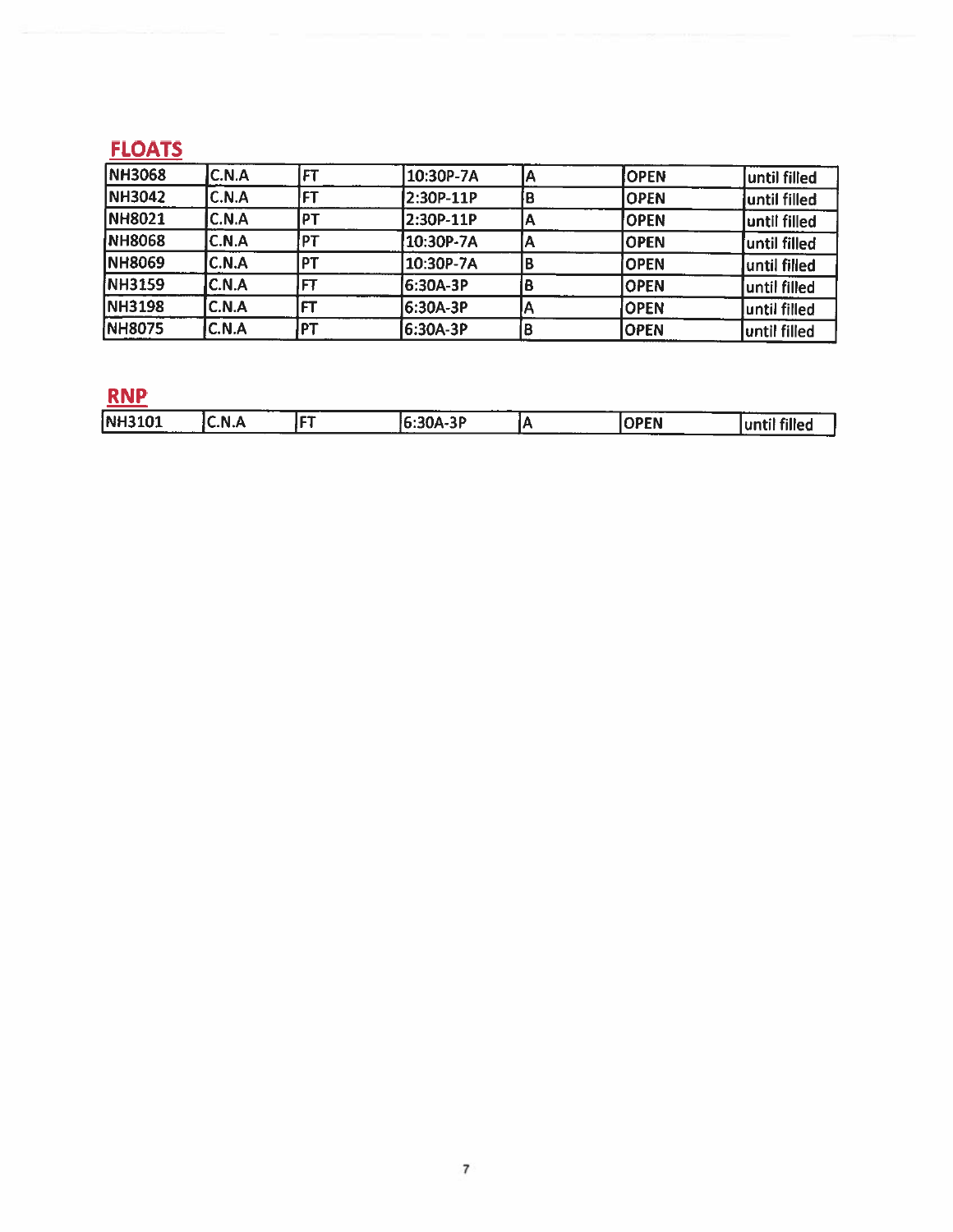# **LPN POSTINGS**

| posting#           | <b>Job Title</b> | FT/PT     | <b>Shift</b> | Weekend                 | Date posted | <b>Close Date</b>   |
|--------------------|------------------|-----------|--------------|-------------------------|-------------|---------------------|
| <b>Transitions</b> |                  |           |              |                         |             |                     |
| <b>NH2042</b>      | <b>LPN</b>       | <b>FT</b> | 6:30P-7A     | B                       | <b>OPEN</b> | <b>UNTIL FILLED</b> |
| NH3306             | LPN              | FT        | 6:30P-7A     | B                       | <b>OPEN</b> | <b>UNTIL FILLED</b> |
| 3rd floor          |                  |           |              |                         |             |                     |
| <b>NH2009</b>      | <b>ILPN</b>      | FT        | 6:30a-3p     | IB.                     | 8/14/2019   | 8/24/2019           |
| <b>FLOATS</b>      |                  |           |              |                         |             |                     |
| <b>NH2043</b>      | <b>LPN</b>       | [FT       | 2:30P-11P    | B                       | <b>OPEN</b> | <b>UNTIL FILLED</b> |
| NH2030             | <b>LPN</b>       | FT        | 2:30P-11P    | B                       | <b>OPEN</b> | <b>UNTIL FILLED</b> |
| <b>NH2047</b>      | <b>LPN</b>       | <b>FT</b> | 2:30P-11P    | A                       | <b>OPEN</b> | UNTIL FILLED        |
| <b>NH2034</b>      | LPN              | FT        | 2:30P-11P    | Α                       | <b>OPEN</b> | UNTIL FILLED        |
| <b>NH8027</b>      | <b>LPN</b>       | PT        | 6:30A-3P     | Α                       | <b>OPEN</b> | UNTIL FILLED        |
| <b>NH8055</b>      | <b>LPN</b>       | PT        | 2:30P-11P    | A                       | <b>OPEN</b> | UNTIL FILLED        |
| <b>NH8077</b>      | <b>LPN</b>       | PT        | 2:30P-11P    | $\overline{\mathsf{A}}$ | <b>OPEN</b> | <b>UNTIL FILLED</b> |
| <b>NH8064</b>      | <b>LPN</b>       | <b>PT</b> | 2:30P-11P    | B                       | <b>OPEN</b> | <b>UNTIL FILLED</b> |
| <b>NH8054</b>      | lpn              | PT        | 2:30P-11P    | $\pmb{B}$               | <b>OPEN</b> | <b>UNTIL FILLED</b> |
| <b>NH8055</b>      | <b>LPN</b>       | PT        | 2:30P-11P    | A                       | <b>OPEN</b> | <b>UNTIL FILLED</b> |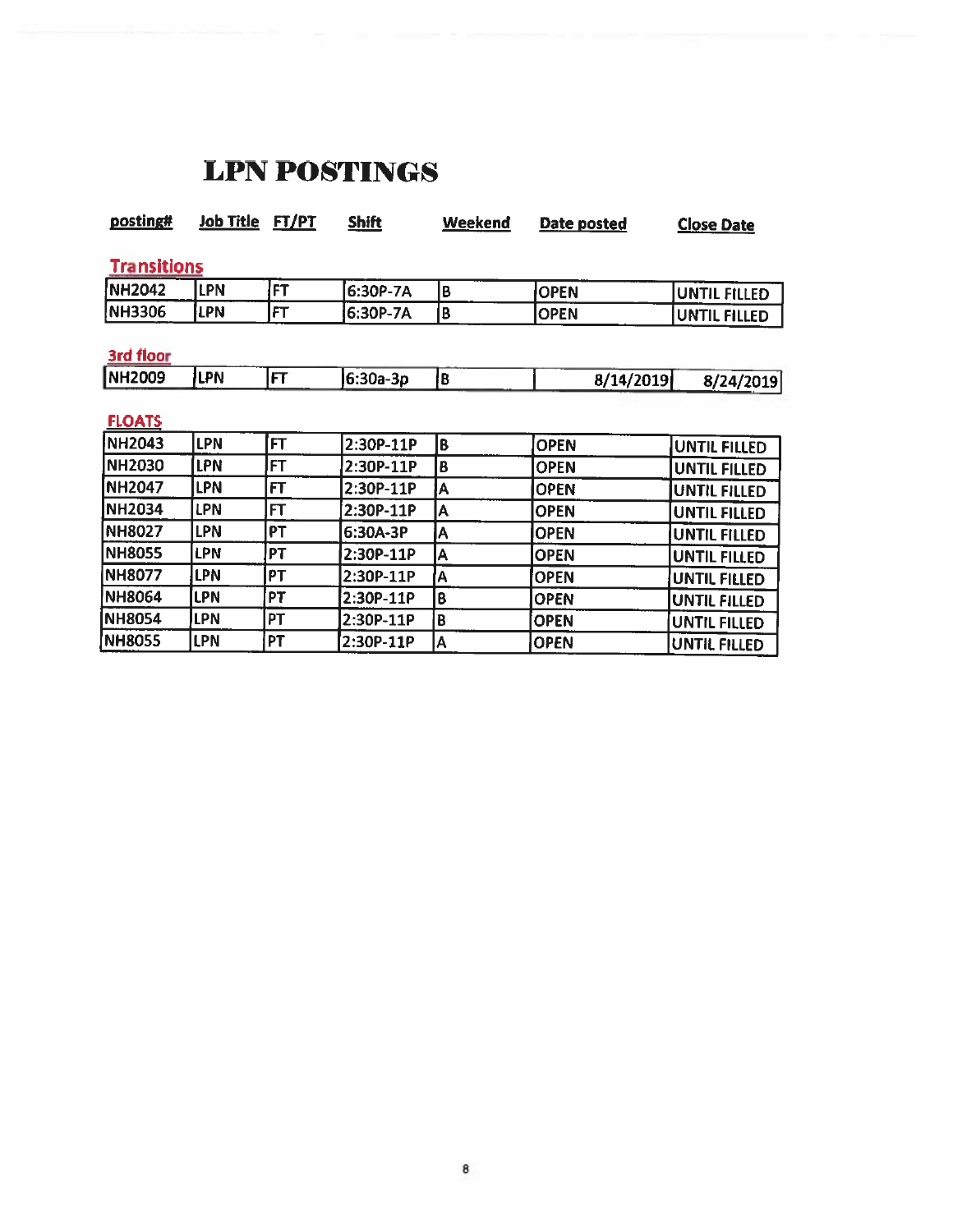# **PRN CASUAL POSITIONS**

| posting#      | <b>Job Title</b> | ET/PT       | Date posted | <b>Close Date</b>    |
|---------------|------------------|-------------|-------------|----------------------|
| <b>NH9124</b> | LPN              | <b>IPRN</b> | <b>OPEN</b> | <b>UNTIL FILLED</b>  |
| <b>NH9125</b> | <b>LPN</b>       | <b>IPRN</b> | <b>OPEN</b> | <b>UNTIL FILLED</b>  |
| NH9123        | LPN              | IPRN        | <b>OPEN</b> | <b>JUNTIL FILLED</b> |
| <b>NH9122</b> | C.N.A            | <b>PRN</b>  | 8/9/2019    | 8/19/2019            |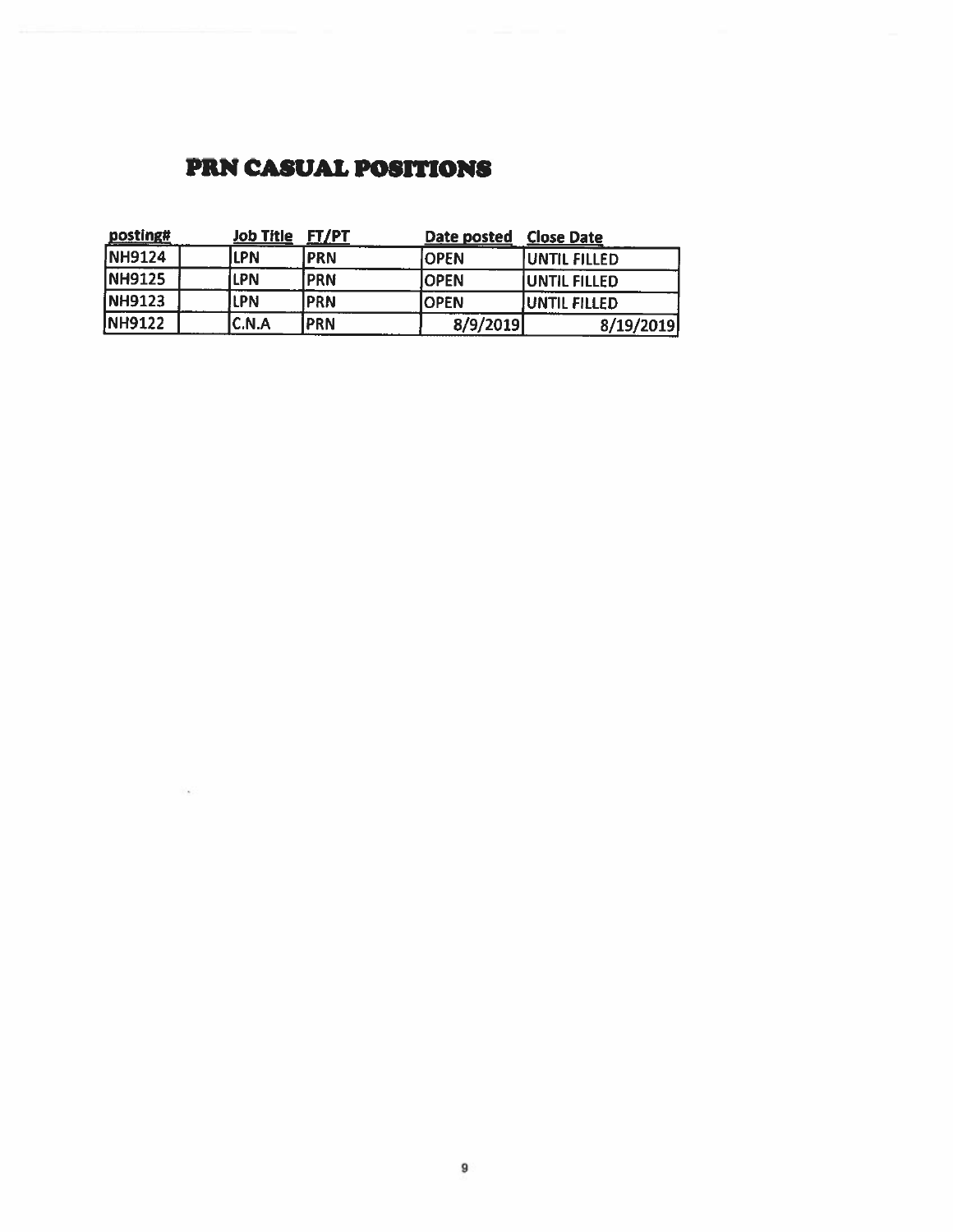# **RN Postings**

| 10:30P-7AM<br><b>IRN</b> |                                     | <u> FT/PT</u>        | Date posted | <b>Close Date</b>                   |
|--------------------------|-------------------------------------|----------------------|-------------|-------------------------------------|
|                          | <b>EOW</b>                          |                      | IOPEN       | <b>JUNTIL FILLED</b>                |
| RN                       | <b>EOW</b>                          |                      |             | <b>JUNTIL FILLED</b>                |
| IRN                      |                                     | ł P                  |             | IUNTIL FILLED                       |
| [RN                      | lEOW                                |                      |             | <b>JUNTIL FILLED</b>                |
|                          | 10:30P-7AM<br>6:30A-3P<br>2:30P-11P | <b>FRI, SAT, SUN</b> |             | <b>OPEN</b><br>IOPEN<br><b>OPEN</b> |

# **RN PRN SUPERVISOR**

| $\sqrt{\frac{1}{1}}$ posting # | department      | iob title            | <b>PRN</b> | date posted | Iclose date   |
|--------------------------------|-----------------|----------------------|------------|-------------|---------------|
| <b>NH9018</b>                  | <b>INURSING</b> | <b>RN SUPERVISOR</b> | <b>PRN</b> | lopen       | Juntil filled |
| <b>NH9093</b>                  | <b>INURSING</b> | <b>RN SUPERVISOR</b> | <b>PRN</b> | lopen       | luntil filled |
| NH9096                         | <b>INURSING</b> | <b>RN SUPERVISOR</b> | <b>PRN</b> | lopen       | luntil filled |
| <b>NH9114</b>                  | <b>INURSING</b> | <b>RN SUPERVISOR</b> | PRN        | lopen       | until filled  |
| <b>NH9115</b>                  | <b>NURSING</b>  | <b>RN SUPERVISOR</b> | PRN        | iopen       | Juntil filled |

# **RN PRN CASUAL SUPERVISOR**

| posting #      | ldepartment     | iob title             | <b>IPRN CASUAL</b> | date posted | Iclose date   |
|----------------|-----------------|-----------------------|--------------------|-------------|---------------|
| <b>NH9128</b>  | <b>INURSING</b> | <b>IRN SUPERVISOR</b> | <b>IPRN CASUAL</b> | lopen       | until filled  |
| NH9126         | INURSING        | <b>IRN SUPERVISOR</b> | <b>IPRN CASUAL</b> | Iopen       | luntil filled |
| <b>INH9127</b> | <b>NURSING</b>  | <b>RN SUPERVISOR</b>  | <b>PRN CASUAL</b>  | lopen       | luntil filled |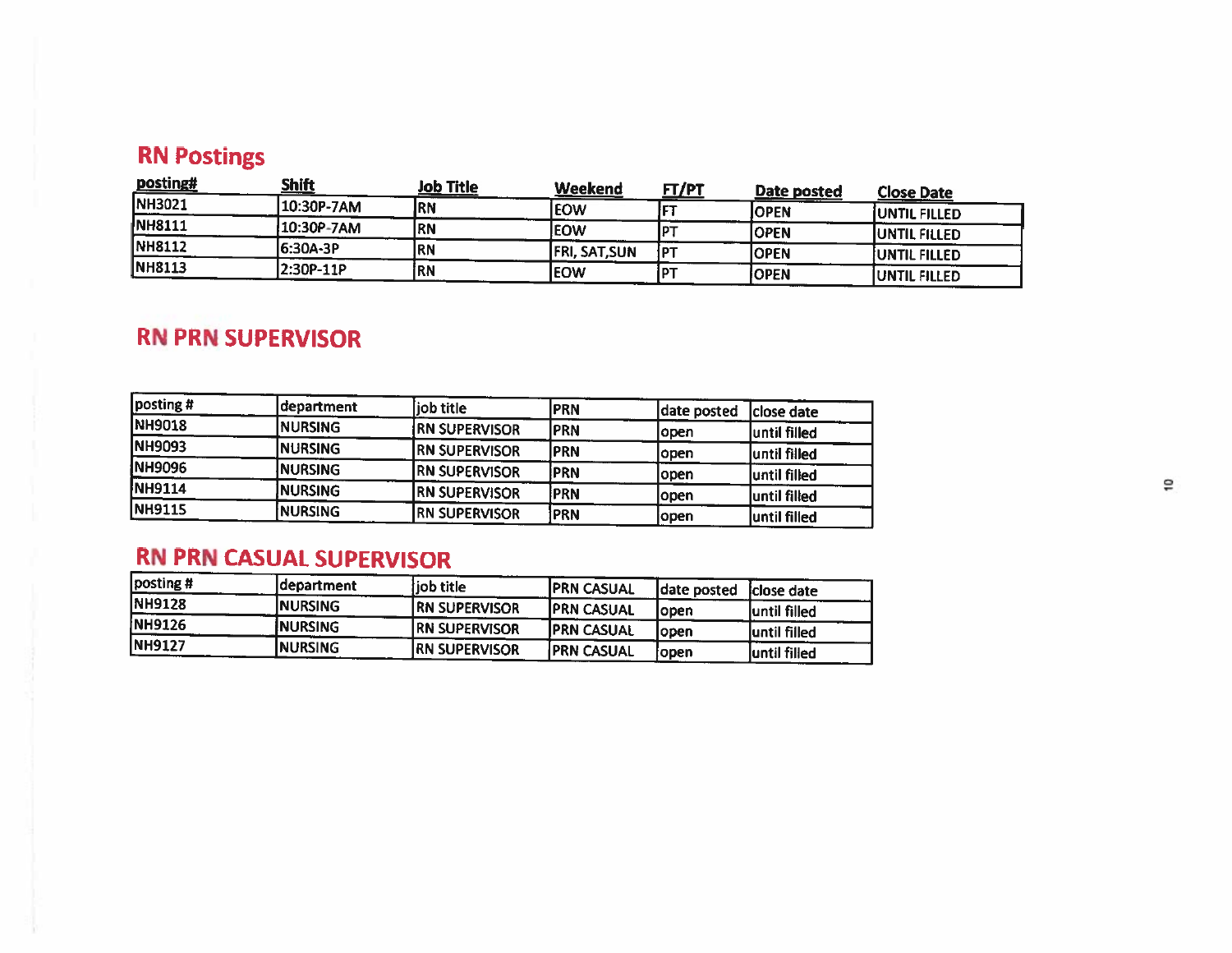### **HRR-19b (County Employment Status - Commissioners)**

8/19/19 4:36 pm Page 1 of 1

#### \*\*\* Nursing Home Only \*\*\*

#### For the Period Beginning 07/01/2019 and Ending 07/31/2019

| <b>Hires</b>    |                 |                           |            |              |              |                 |                                |                    |                                |
|-----------------|-----------------|---------------------------|------------|--------------|--------------|-----------------|--------------------------------|--------------------|--------------------------------|
| FT              |                 |                           |            |              |              |                 |                                |                    |                                |
|                 |                 | <b>Hire Date</b>          | <b>Emp</b> | PL.          | <b>Dept</b>  | <b>Position</b> | Title                          |                    |                                |
|                 |                 | 7/3/2019                  | 12171      | <b>NHOME</b> | <b>SKNRR</b> | NH3305          | <b>Nursing Supervisor</b>      |                    |                                |
|                 | <b>PER DIEM</b> |                           |            |              |              |                 |                                |                    |                                |
|                 |                 | <b>Hire Date</b>          | <b>Emp</b> | PL.          | Dept         | <b>Position</b> | <b>Title</b>                   |                    |                                |
|                 |                 | 7/11/2019                 | 9884       | <b>NHOME</b> | SKNR1        | <b>NH9121</b>   | C.N.A- Casual                  |                    |                                |
|                 |                 | $\mathbf{2}$<br>7/11/2019 | 11308      | <b>NHOME</b> | SKNR1        | <b>NH9120</b>   | C.N.A- Casual                  |                    |                                |
| PT              |                 |                           |            |              |              |                 |                                |                    |                                |
|                 |                 | <b>Hire Date</b>          | Emp        | <b>PL</b>    | Dept         | Position        | <b>Title</b>                   |                    |                                |
|                 |                 | 7/3/2019                  | 12172      | <b>NHOME</b> | <b>SKNR1</b> | NH8116          | <b>Resident Aide PT</b>        |                    |                                |
|                 | 2               | 7/18/2019                 | 12181      | <b>NHOME</b> | SKNR1        | <b>NH8118</b>   | Resident Alde PT               |                    |                                |
|                 | 3.              | 7/18/2019                 | 12187      | <b>NHOME</b> | <b>DIET</b>  | <b>NH8030</b>   | Dietary Aide PT                |                    |                                |
| <b>Terms</b>    |                 |                           |            |              |              |                 |                                |                    |                                |
| F               |                 |                           |            |              |              |                 |                                |                    |                                |
|                 |                 | <b>Term Date</b>          | Emp        | PL           | <b>Dept</b>  | <b>Position</b> | <b>Title</b>                   | <b>Rehire Elig</b> | <b>Reason Code</b>             |
|                 |                 | 7/3/2019                  | 11992      | <b>NHOME</b> | <b>MEDRE</b> | NH3030          | <b>Unit Secretary</b>          | Y                  |                                |
|                 | 2               | 7/14/2019                 | 2884       | <b>NHOME</b> | <b>NRADM</b> | <b>NH2019</b>   | <b>Nursing Coordinator</b>     | Y                  | TV-RELOCAT<br><b>TV-RETIRE</b> |
|                 | 3               | 7/16/2019                 | 5534       | <b>NHOME</b> | <b>SKNRR</b> | <b>NH2026</b>   | Nursing Manager                | $\circ$            | TV-NEWJOB                      |
| <b>PER DIEM</b> |                 |                           |            |              |              |                 |                                |                    |                                |
|                 |                 | <b>Term Date</b>          | <b>Emp</b> | <b>PL</b>    | <b>Dept</b>  | Position        | <b>Title</b>                   | <b>Rehire Elig</b> | <b>Reason Code</b>             |
|                 |                 | 7/16/2019                 | 12114      | <b>NHOME</b> | SKNR1        | <b>NH9113</b>   | <b>Nursing Supervisor</b>      | Y                  | TV-NEWJOB                      |
|                 |                 | 2 7/31/2019               | 11614      | <b>NHOME</b> | SKNR1        | NH9074          | C.N.A. PRN                     | Y                  | <b>TV-SCHOOL</b>               |
| PT              |                 |                           |            |              |              |                 |                                |                    |                                |
|                 |                 | <b>Term Date</b>          | <b>Emp</b> | PL.          | <b>Dept</b>  | <b>Position</b> | <b>Title</b>                   | <b>Rehire Elig</b> | <b>Reason Code</b>             |
|                 |                 | 7/12/2019                 | 11988      | <b>NHOME</b> | <b>DIET</b>  | <b>NH8015</b>   | Dietary Aide PT                | Y                  | <b>TV-UNKNOWN</b>              |
|                 |                 | 7/13/2019                 | 11204      | <b>NHOME</b> | <b>ADMIN</b> | <b>NH8070</b>   | <b>Switchboard Operator PT</b> | о                  | <b>TV-UNKNOWN</b>              |
|                 | 3.              | 7/17/2019                 | 12095      | <b>NHOME</b> | <b>DIET</b>  | <b>NH8018</b>   | Dietary Aide PT                | Y                  | <b>TV-UNKNOWN</b>              |
|                 |                 |                           |            |              |              |                 |                                |                    |                                |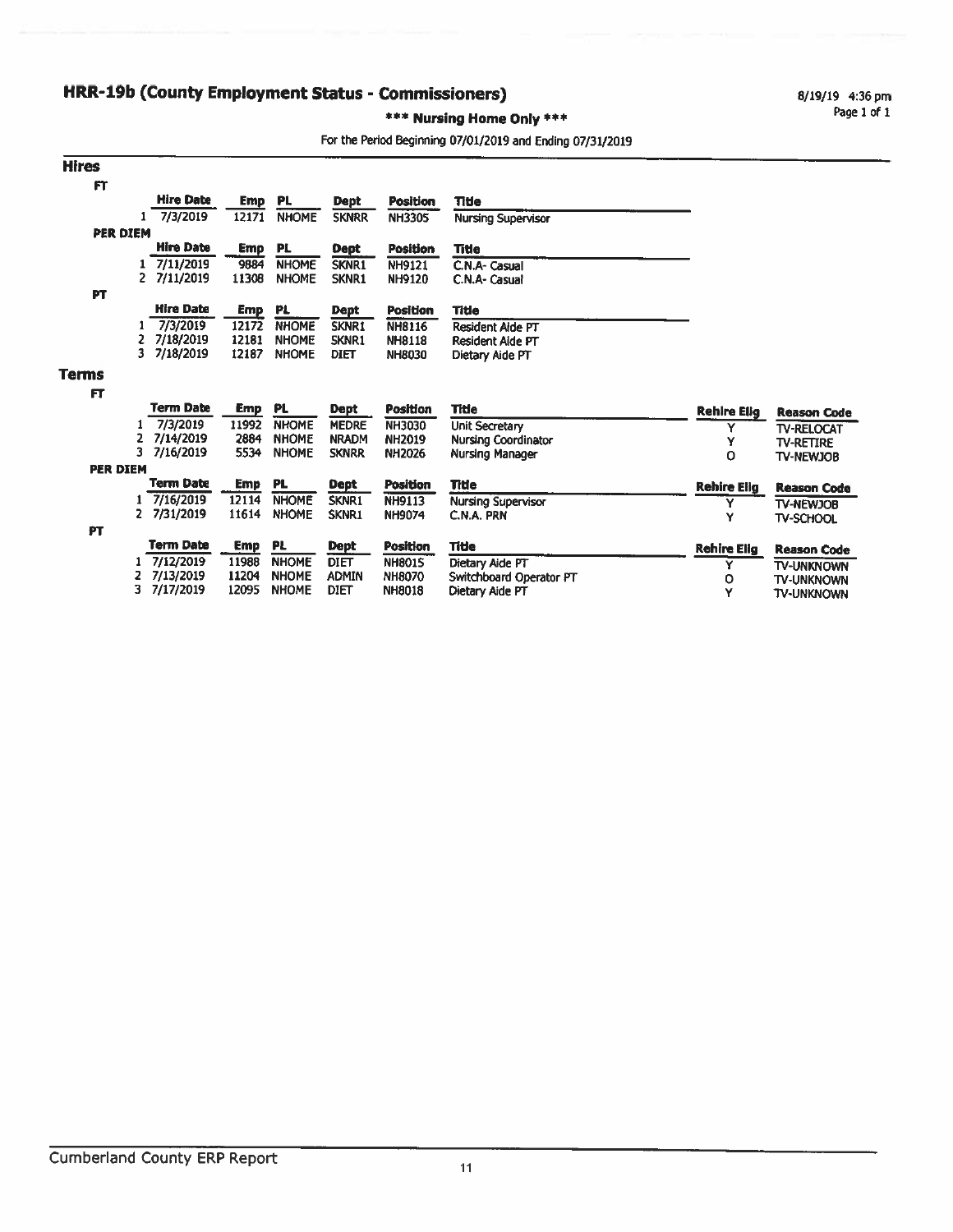### HUMAN RESOURCE DEPARTMENT CONTACT LIST

Main Line: 717.240.6165 Fax: 717.240.7877 Email: Humanresources@ccpa.net



| Name:                            | <b>Title:</b>                                                         | <b>Phone Number:</b>                                 | <b>Email:</b>       |
|----------------------------------|-----------------------------------------------------------------------|------------------------------------------------------|---------------------|
| <b>Holly Sherman</b>             | <b>Director of Human</b><br><b>Resources</b>                          | 717-240-7793                                         | hsherman@ccpa.net   |
|                                  |                                                                       | <b>BENEFITS AND RISK MANGEMENT</b>                   |                     |
| <b>Tabitha Koons</b>             | <b>HR Manager</b><br><b>Benefits and Risk</b><br>Management           | 717-240-6141                                         | tkoons@ccpa.net     |
| <b>Natalie Quigley</b>           | <b>HR Benefits</b><br><b>Specialist</b>                               | 717-240-5374                                         | nquigley@ccpa.net   |
| <b>Josie Fisher</b>              | <b>HR Leave/Risk</b><br><b>Specialist</b>                             | 717-240-5396                                         | jfisher@ccpa.net    |
|                                  | <b>CLASSIFICATION AND COMPENSATION (Including Recruitment)</b>        |                                                      |                     |
| <b>Derek</b><br>Goodhart         | <b>HR Manager</b><br><b>Classification and</b><br>Compensation        | 717-240-5364                                         | dsgoodhart@ccpa.net |
| <b>Stephanie</b><br><b>Dyson</b> | <b>HRIS Specialist</b>                                                | 717-240-1966                                         | sdyson@ccpa.net     |
| <b>Deb Boden</b>                 | <b>HR Assistant</b>                                                   | 717-240-6495                                         | dboden@ccpa.net     |
|                                  |                                                                       | <b>LABOR AND EMPLOYEE RELATIONS</b>                  |                     |
| Melinda<br><b>Thompson</b>       | <b>HR Manager Labor</b><br>and Employee<br><b>Relations</b>           | 717-240-6167                                         | mrthompson@ccpa.net |
| Samantha<br>Yurkovich            | <b>HR Assistant</b>                                                   | 717-240-1928                                         | syurkovich@ccpa.net |
|                                  |                                                                       | <b>TRAINING AND DEVELOPMENT</b>                      |                     |
| <b>Jennifer Goetz</b>            | <b>HR Manager</b><br><b>Training and Talent</b><br><b>Development</b> | 717-240-7879                                         | jgoetz@ccpa.net     |
|                                  |                                                                       | <b>Claremont Nursing &amp; Rehabilitation Center</b> |                     |
| <b>Tammy Schell</b>              | <b>HR Manager CNRC</b>                                                | 717-240-5492                                         | tschell@ccpa.net    |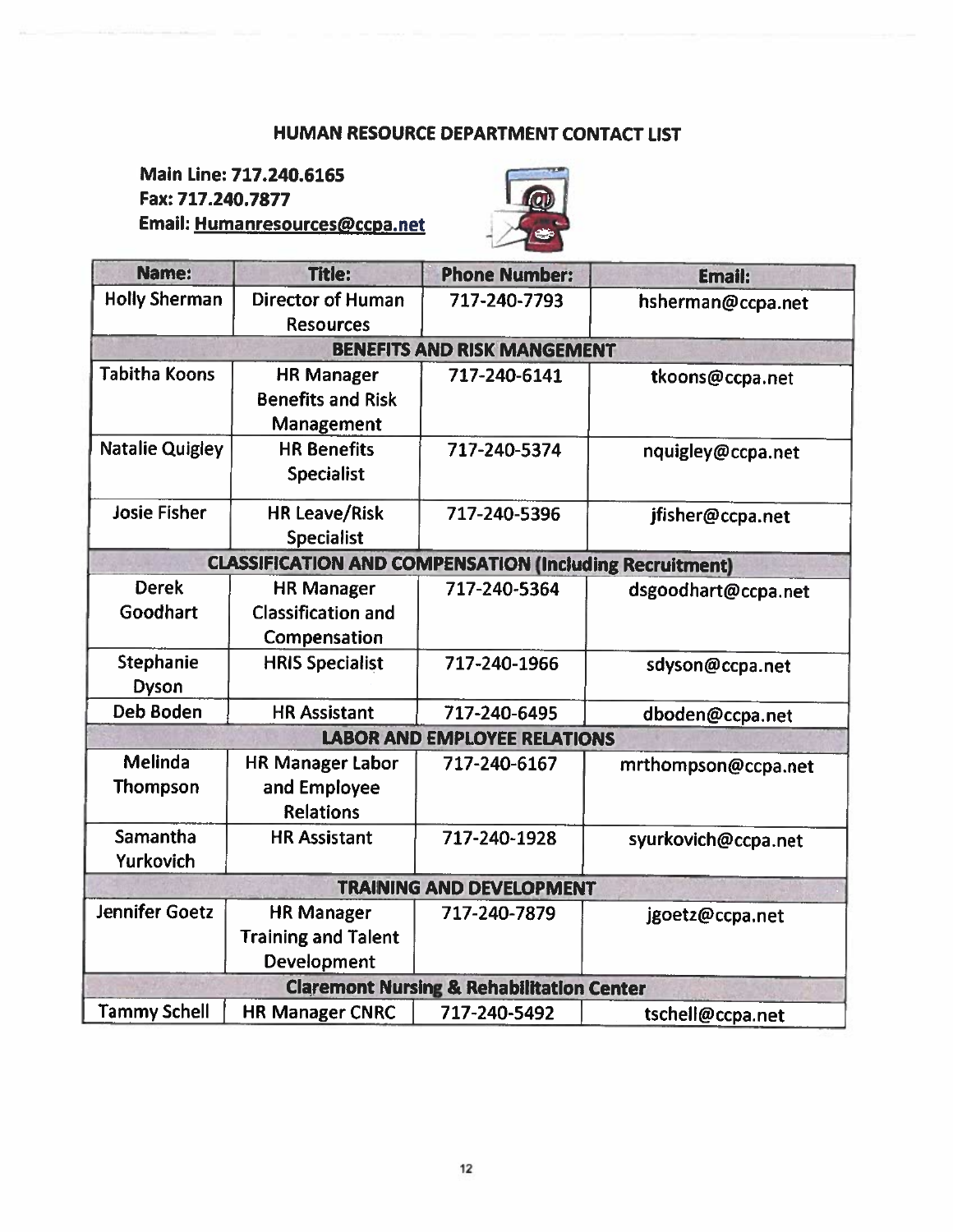### **Hutson, Melissa**

| From:               | Soto Raymond                                             |
|---------------------|----------------------------------------------------------|
| Sent:               | Wednesday, August 21, 2019 8:20 AM                       |
| To:                 | <b>Nursing Home</b>                                      |
| Cc:                 | Sherman, Holly M; Goodhart, Derek S; Thompson, Melinda   |
| Subject:            | Welcome Tammy Schell, our new HR Manager at Claremont !! |
| <b>Attachments:</b> | Human Resources Department Contact List 7-31-2019.pdf    |

Good Morning CNRC Team,

Please join me in welcoming Tammy Schell to the Claremont and Human Resources Teams! Tammy comes to us with 20 years of nursing home human resources experience. She is joining the Human Resources Team as the HR Manager for Claremont. She will be working in the Claremont HR Office Monday-Friday 8am-4:30pm. You may contact Tammy or anyone on the Human Resources Team for assistance. Attached you will find an updated Human Resources Department contact listing.

Thank you for your continued service to the residents of Claremont and citizens of Cumberland County!

\*Department Heads/supervisors and Unit Managers of employees without email access, please share this email and attachment with them.\*

Thank you, Raymond Soto, MSW NHA **Claremont Nursing and Rehabilitation Center** 1000 Claremont Road Carlisle, PA 17013 Direct Line: 717-240-1909 **Work Cell Number: 717-525-3765** E-mail: rsoto@claremontnursing.com





"A Service Agency for Cumberland County"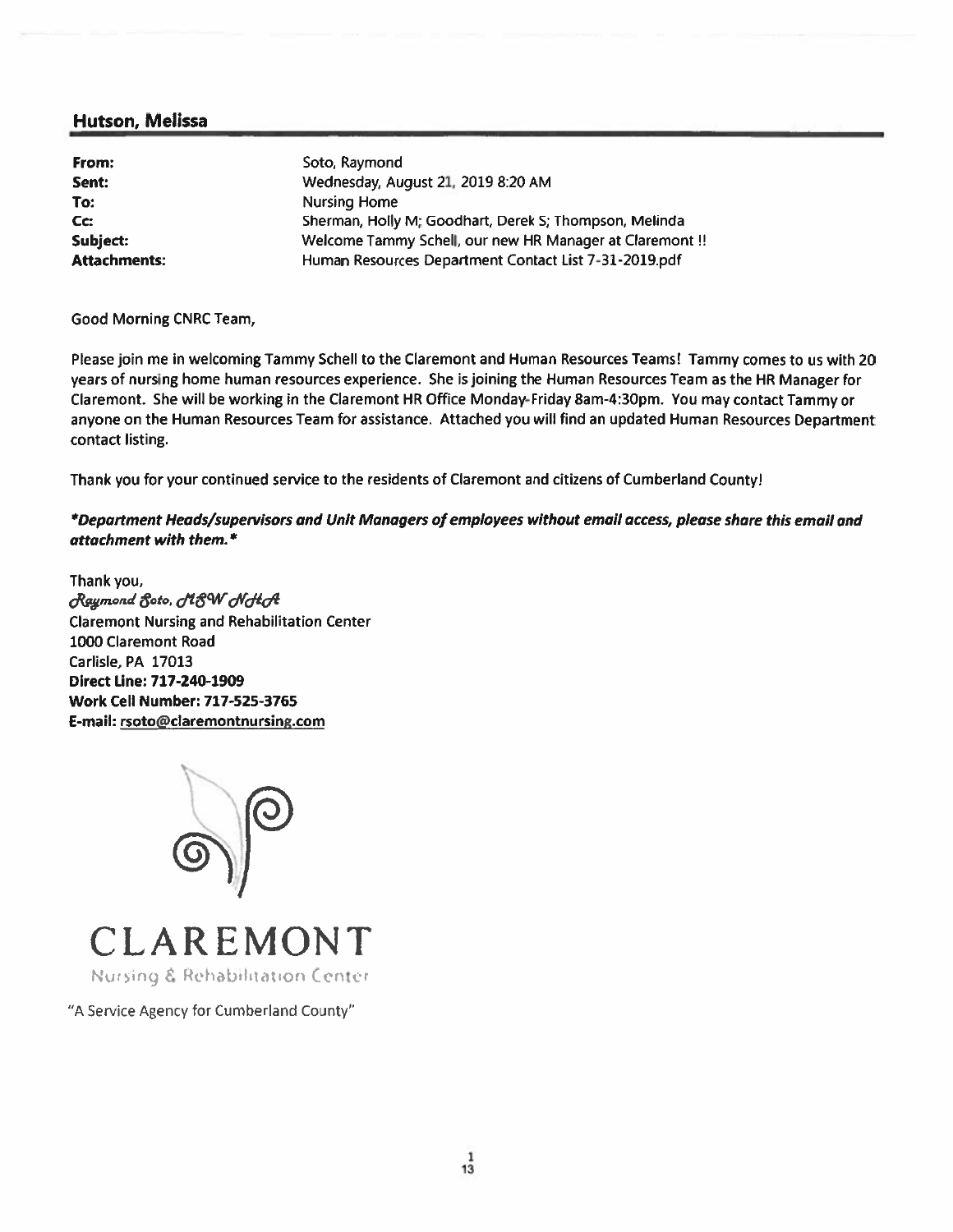# <u>Summary of Referrals and Admissions</u><br>and other Pertinent Data

July-19

| <b>APPROVALS</b> |                   | <b>Jul-19</b> | Jun-19 | $May-19$ | <b>DENIALS</b>    | $Jul-19$ | <b>Jun-19</b> |               |
|------------------|-------------------|---------------|--------|----------|-------------------|----------|---------------|---------------|
|                  | <b>Admitted</b>   | 30            | 28     | 25       | <b>Bariatric</b>  |          |               | <b>May-19</b> |
|                  | Pending admission | 5             |        | ▴        | Medical           | а<br>24  | 30            | O<br>32       |
|                  | discharged home   | 3             | 0      |          | <b>Behavioral</b> |          | 10            | 6             |
|                  | sent to other SNF | 21            | 36     | 25       | No Beds           | 26       | 11            | 25            |
|                  | No Beds           | 8             |        |          | Insurance         | 10       | 10            | 15            |
|                  | Insurance         | 0             |        | ٥        | <b>Staffing</b>   | 0        | 0             | ٥             |
|                  | Pending decision  | ٥             | O      | 6        | Other             | 10       | 8             | 2             |
|                  | Respite           | 0             |        |          |                   |          |               |               |
|                  | Other             | Ω             | ŋ      |          |                   |          |               |               |

#### **Total Referrals**

Approvals<br>Denials

| 67  | 77  | 64  |
|-----|-----|-----|
| 80  | 71  | 80  |
| 147 | 148 | 144 |

| <b>ADMISSIONS</b>              |    |    |
|--------------------------------|----|----|
| <b>Current month referrals</b> | 30 | 28 |
| <b>Waiting list</b>            |    | ર  |
| Previous month referrals       |    |    |
|                                |    |    |

| <b>ADMISSIONS DETAIL</b> |                           |   | Long Term   Short Term | <b>Total</b> |
|--------------------------|---------------------------|---|------------------------|--------------|
|                          | <b>Medicaid Pending</b>   |   |                        |              |
|                          | <b>Medical Assistance</b> | 0 | Đ                      |              |
|                          | <b>Medicare</b>           |   | 10                     | 11           |
|                          | Private pay               | 3 |                        |              |
|                          | <b>Veterans</b>           | 0 |                        |              |
|                          | Insurance                 | 0 | 22                     | 22           |
|                          | Hospice                   | Ω |                        |              |
|                          | <b>Total Admissions</b>   |   | 36                     |              |

| <b>RECORD OF DISCHARGES and DEATHS</b> |    |           |    | <b>MCA CENSUS AT</b> | 07/31/19 |
|----------------------------------------|----|-----------|----|----------------------|----------|
| <b>Discharges</b>                      | 36 | 21        | 29 | Traditional          |          |
| Deaths                                 | 14 |           |    | <b>Managed Care</b>  |          |
|                                        | 50 | 55<br>، ب | 31 |                      |          |

#### **Medicaid Applications Month End Snapshot**

|                                        | <b>Jul-19</b> | Jun-19 | <b>May-19</b> |
|----------------------------------------|---------------|--------|---------------|
| <b>MA Approved</b>                     |               |        | 4             |
| <b>Pending Applications</b>            |               |        |               |
| <b>MA Pending - County Asst Office</b> | 14            |        | 12            |
| <b>MA Pending - Current Month</b>      | 4             | 8      |               |
| <b>MA Pending - Prior Months</b>       | 11            |        | s             |
| <b>Total pending applications</b>      | 29            | 26     | 2Δ            |

 $\frac{25}{2}$ 

 $6\phantom{a}$  $\overline{33}$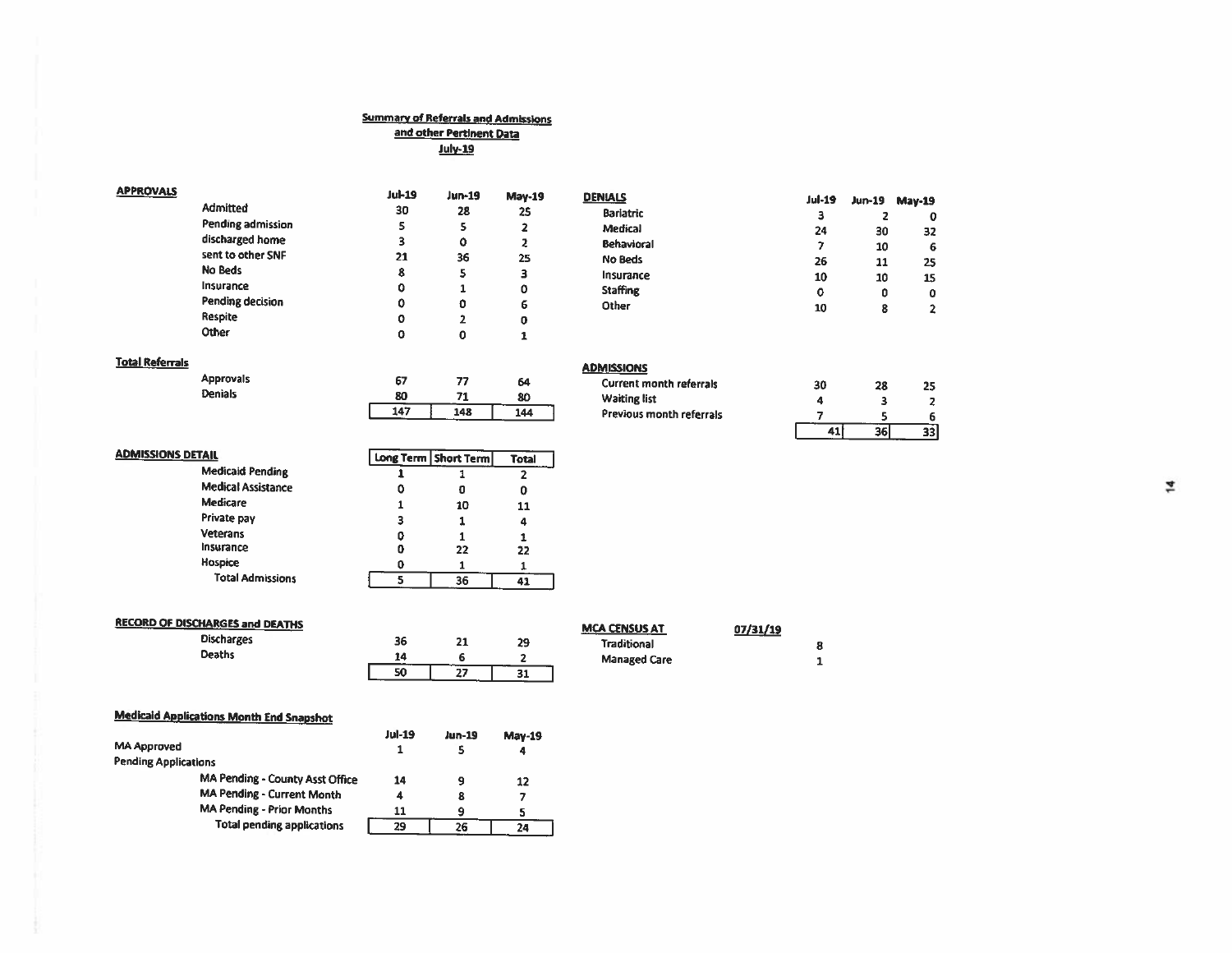|                  |                     |                     | <b>CNRC Key Indicators</b> |                       |                    |                     |                 |                    |
|------------------|---------------------|---------------------|----------------------------|-----------------------|--------------------|---------------------|-----------------|--------------------|
| Census/Volume    | <b>Budget (YTD)</b> | <b>Actual (YTD)</b> | Var. Inc/(July)            | Fav/(Unfav)           | <b>Prior (YTD)</b> | <b>Actual (YTD)</b> | Var. inc/(July) | Fav/(Unfav)        |
| Avg Daily Census | 267.00              | 256.09              |                            | (10.91) Unfavorable   | 263.39             | 256.09              | (7.30)          | <b>Unfavorable</b> |
| Census Days      | 56.604              | 54,291              |                            | $(2,313)$ Unfavorable | 55,839             | 54,291              | (1, 548)        | <b>Unfavorable</b> |

Revenue surplus(shortfall)  $5(590,500)$ 

#### **Transitions Census**

| Medicare A Census            | 14  | 5.23  | (8.77) | 13.79 | 5.23  |                  |  |
|------------------------------|-----|-------|--------|-------|-------|------------------|--|
| <b>Commercial Ins Census</b> | 13  | 4.90  | (8.10) | 12.84 | 4.90  | (8.56)<br>(7.94) |  |
| <b>Private Census</b>        |     | 5.10  | 5.10   |       | 5.10  | 5.10             |  |
| <b>Medicaid Census</b>       |     | 6.94  | 6.94   |       | 6.94  | 6.94             |  |
| <b>Total Census</b>          |     | 22.16 | (4.84) | 26.63 | 22.16 | (4.47)           |  |
| <b>Admissions</b>            | 259 | 168   | (91)   | 166   | 168   |                  |  |



ADC trend for July for years indicated

| 2016   | 2017   | 2018   | 2019   |
|--------|--------|--------|--------|
| 263.16 | 265.71 | 260.03 | 256.16 |
| 268.10 | 264.46 | 260.46 | 259.82 |
| 266.55 | 257.65 | 261.19 | 253.94 |
| 259.80 | 257.20 | 261.90 | 250.90 |
| 259.71 | 256.42 | 268.29 | 252.26 |
| 259.60 | 264.60 | 263.13 | 256.73 |
| 269.03 | 267.52 | 268.58 | 263.13 |
| 273.35 | 257.23 | 264.84 |        |
| 268.67 | 255.50 | 262.17 |        |
| 270.87 | 262.48 | 268.10 | ۰      |
| 265.10 | 264.97 | 265.60 |        |
| 267.00 | 260.81 | 254.97 | ۰      |
|        |        |        |        |

|                              | 1st Qtr | 2nd Qtr | 3rd Qtr | 4th Qtr |                    | 1st Qtr | 2nd Qtr | 3rd Qtr |         |
|------------------------------|---------|---------|---------|---------|--------------------|---------|---------|---------|---------|
| <b>Skilled Census - Days</b> |         |         |         |         | <b>Skilled ADC</b> |         |         |         | 4th Qtr |
| 2019                         | 1,218   | 1,458   | 611     |         | 2019               | 13.53   | 16.02   | 19.71   |         |
| 2018<br>2017                 | 2,235   | 2,185   | 1,777   | 1638    | 2018               | 24.83   | 24.01   | 19.32   | 17.80   |
|                              | 2,630   | 2,217   | 1,883   | 2563    | 2017               | 29.22   | 24.36   | 20.47   | 27.86   |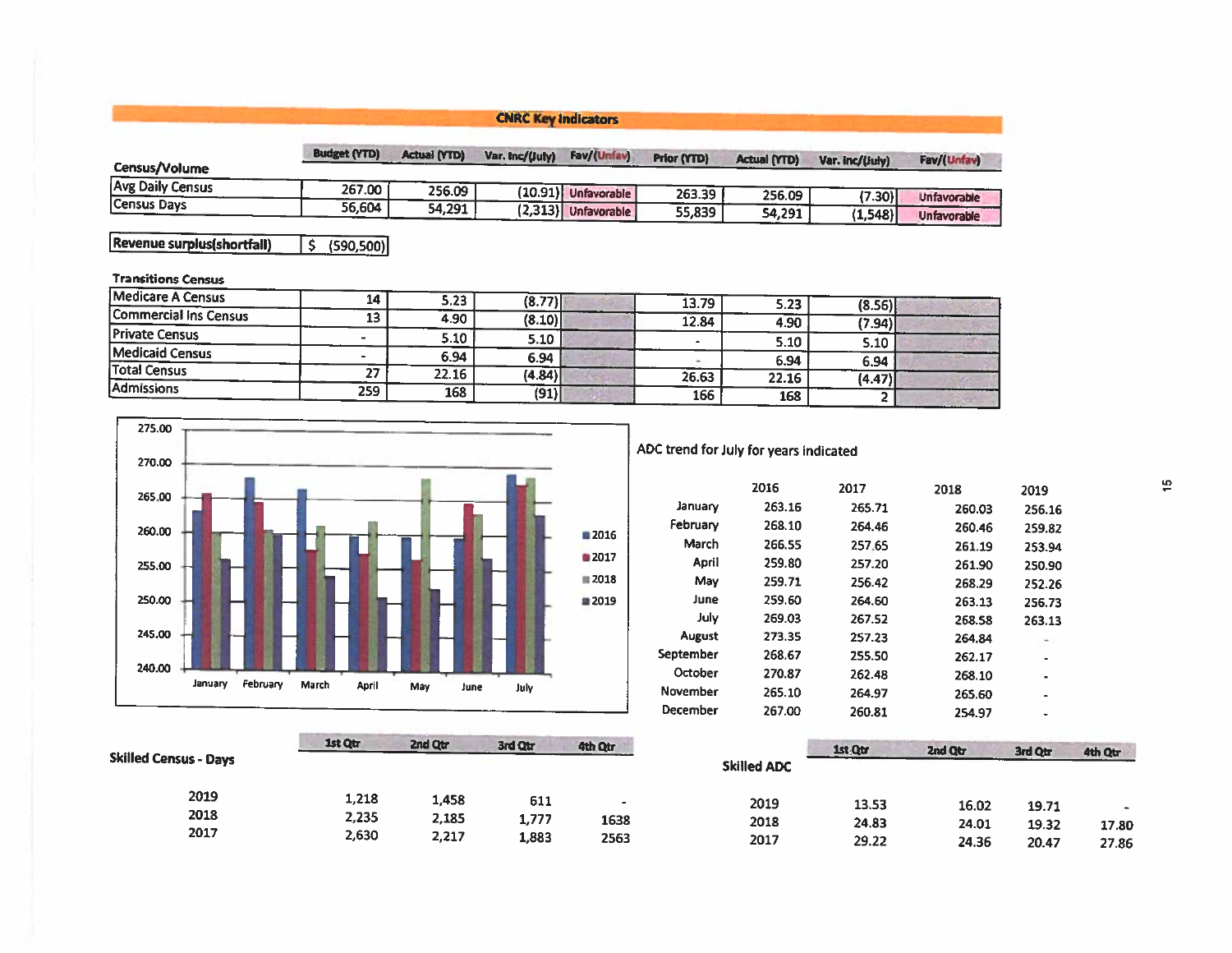### **CNRC Key Indicators**

|                                    | <b>Budget (YTD)</b> |     | <b>Actual (YTD)</b> | Var. Inc/(July) | Fav/(Unfav)                      | Prior (YTD)        |    | <b>Actual (YTD)</b>       | Var. Inc/(July) | Fav/(Unfav)           |
|------------------------------------|---------------------|-----|---------------------|-----------------|----------------------------------|--------------------|----|---------------------------|-----------------|-----------------------|
| <b>Reimbursement Rate/Mix</b>      |                     |     |                     |                 |                                  |                    |    |                           |                 |                       |
| Avg. Room & Board Rate             | 256.94              |     | $243.29$   \$       |                 | $(13.65)$ Unfavorable $\vert$ \$ | 251.29             | -S | 243.29                    |                 | (8.00) Unfavorable    |
| Avg. Resident Rev Rate             | 278.39              | -Ş  | 255.30              |                 | (23.09) Unfavorable   \$         | $269.83 \mid 5$    |    | $255.30 \mid \frac{6}{5}$ |                 | (14.53) Unfavorable   |
|                                    |                     |     |                     |                 |                                  |                    |    |                           |                 |                       |
| <b>Revenue surplus (shortfall)</b> | (1,253,761)         |     |                     |                 |                                  |                    |    |                           |                 |                       |
|                                    |                     |     |                     |                 |                                  |                    |    |                           |                 |                       |
| Medicare Rate Average              | 533.53              |     | 552.67              |                 | 19.14 Favorable                  | $507.61$   \$      |    | 552.67                    |                 | 45.06 Favorable       |
| Medicaid Rate Average              | 215.78              | ∣\$ | 213.19              |                 | $(2.59)$ Unfavorable   \$        | 210.23             |    | 213.19                    |                 | 2.96 Favorable        |
| <b>Private Pay Rate Average</b>    | 331.00              | - 5 | 337.30              |                 | 6.30 Favorable                   | $335.08$   \$      |    | 337.30                    |                 | 2.22 Favorable        |
| Veterans Rate Average              | 256.38              |     | 283.59              |                 | 27.21 Favorable                  | $277.35$ $\mid$ \$ |    | 283.59                    |                 | 6.24 Favorable        |
| Comm Ins Rate Average              | 438.85              |     | $335.70$   \$       |                 | (103.15) Unfavorable   \$        | $347.16$   \$      |    | 335.70                    |                 | $(11.46)$ Unfavorable |

|                          | Goal  | <b>Actual (July 2019)</b> | Var. Inc/(July) | Fay/(Unfay)      | <b>Prior (July)</b> | <b>Actual (July 2019)</b> | Var. Inc/(July) | Fav/(Unfav)       |
|--------------------------|-------|---------------------------|-----------------|------------------|---------------------|---------------------------|-----------------|-------------------|
| Account Receivable       |       |                           |                 |                  |                     |                           |                 |                   |
| 1% AR > 120 days         | 14%l  | 10.97%                    |                 | -3.03% Favorable | 20.20%              | 10.97%                    |                 | -9.23% Favorable  |
| <b>Rev - Days in AR</b>  | 65.00 | 56.24                     |                 | (8.76) Favorable | 65.42               | 56.24                     |                 | (9.18) Favorable  |
| $ W/O$ as % of Oper. Rev | 1%    | 0.33%                     |                 | -0.67% Favorable | 0.04%               | 0.33%                     |                 | 0.29% Unfavorable |

|                     | 12/31/2018 | 7/31/2019 | Var. Inc/(July) | Fav/(U                    | 7/31/2018 | 7/31/2019 | Var. Inc/(July) | Fav/(U                    |
|---------------------|------------|-----------|-----------------|---------------------------|-----------|-----------|-----------------|---------------------------|
| <b>Fund Balance</b> |            |           |                 |                           |           |           |                 |                           |
| Fund Balance        | 2,572,901  | 1,479,840 |                 | $(1,093,061)$ Unfavorable | 2,706,959 | 1,479,840 |                 | $(1,227,119)$ Unfavorable |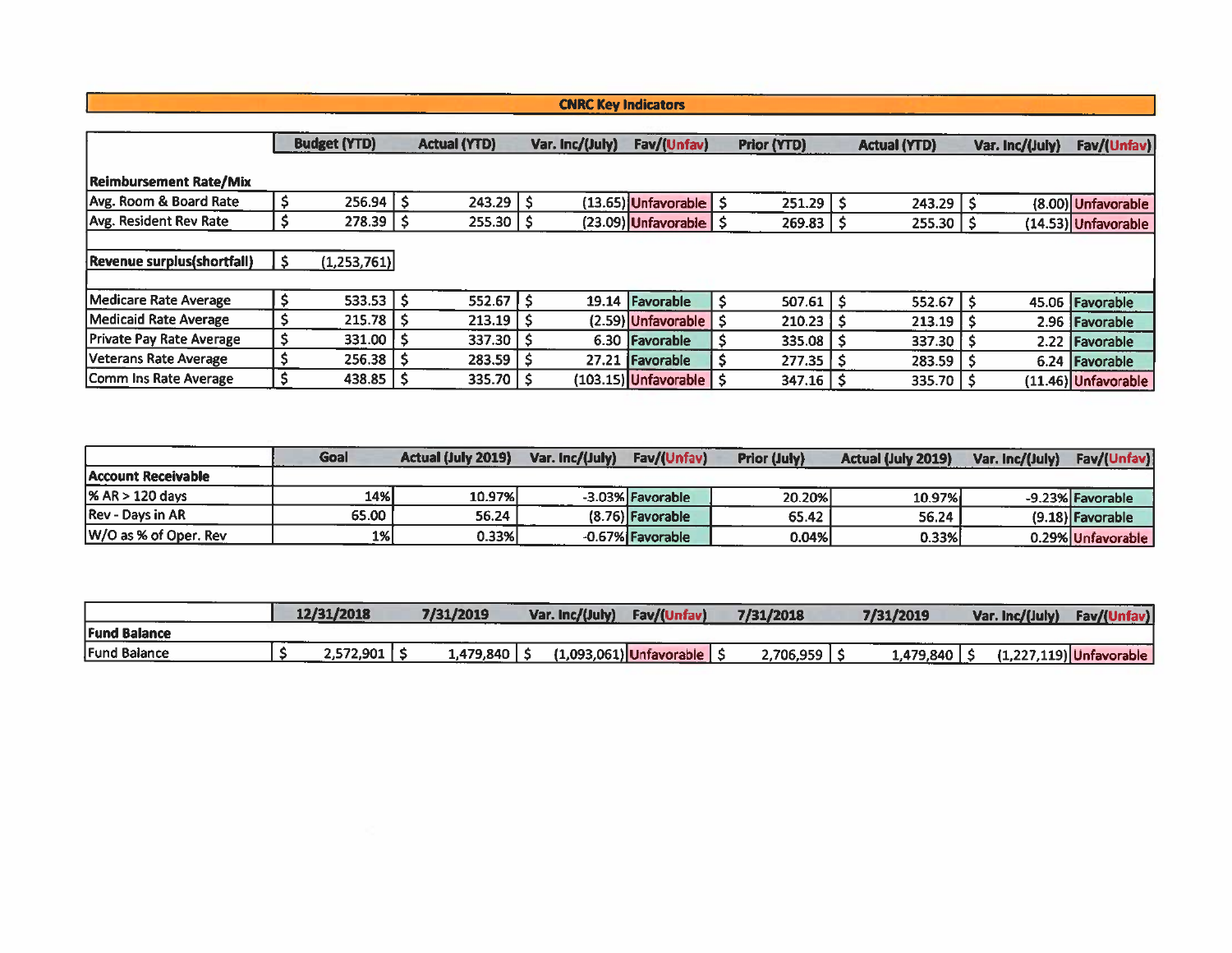



### HISTORICAL TREND OF ACCOUNTS RECEIVABLE

×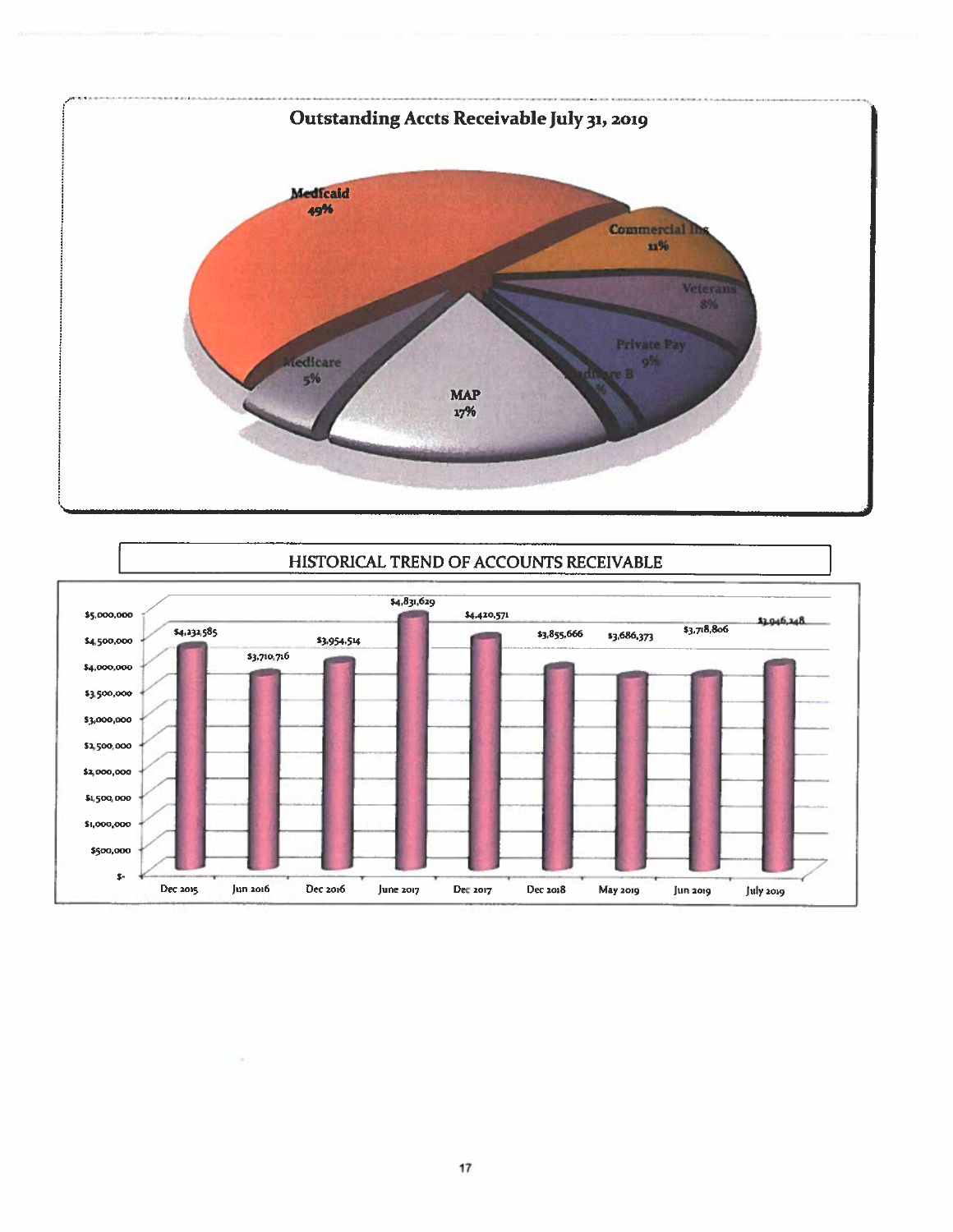

|        | Actual | Goal |
|--------|--------|------|
| Jan-19 | 58     | 65   |
| Feb-19 | 73     | 65   |
| Mar-19 | 57     | 65   |
| Apr-19 | 58     | 65   |
| May-19 | 56     | 65   |
| Jun-19 | 54     | 65   |
| Jul-19 | 56     | б5   |
|        |        |      |

WRITE OFFS as a PERCENTAGE OF OPER REVENUE



|        | Actual | Goal  |
|--------|--------|-------|
| lan-19 | -0.33% | ം പ   |
| Feb-19 | ი. აა% | ്രറ‰  |
| Маг-19 | 0.14%  | ഥറ%   |
| Арг-19 | 0.11%  | 1.00% |
| May-19 | ი ა:%  | 1.00% |
| Jun-19 | 0.27%  | 1.00% |
| Jul-19 | 0.33%  | ა იი% |

DAYS IN ACCOUNTS RECEIVABLE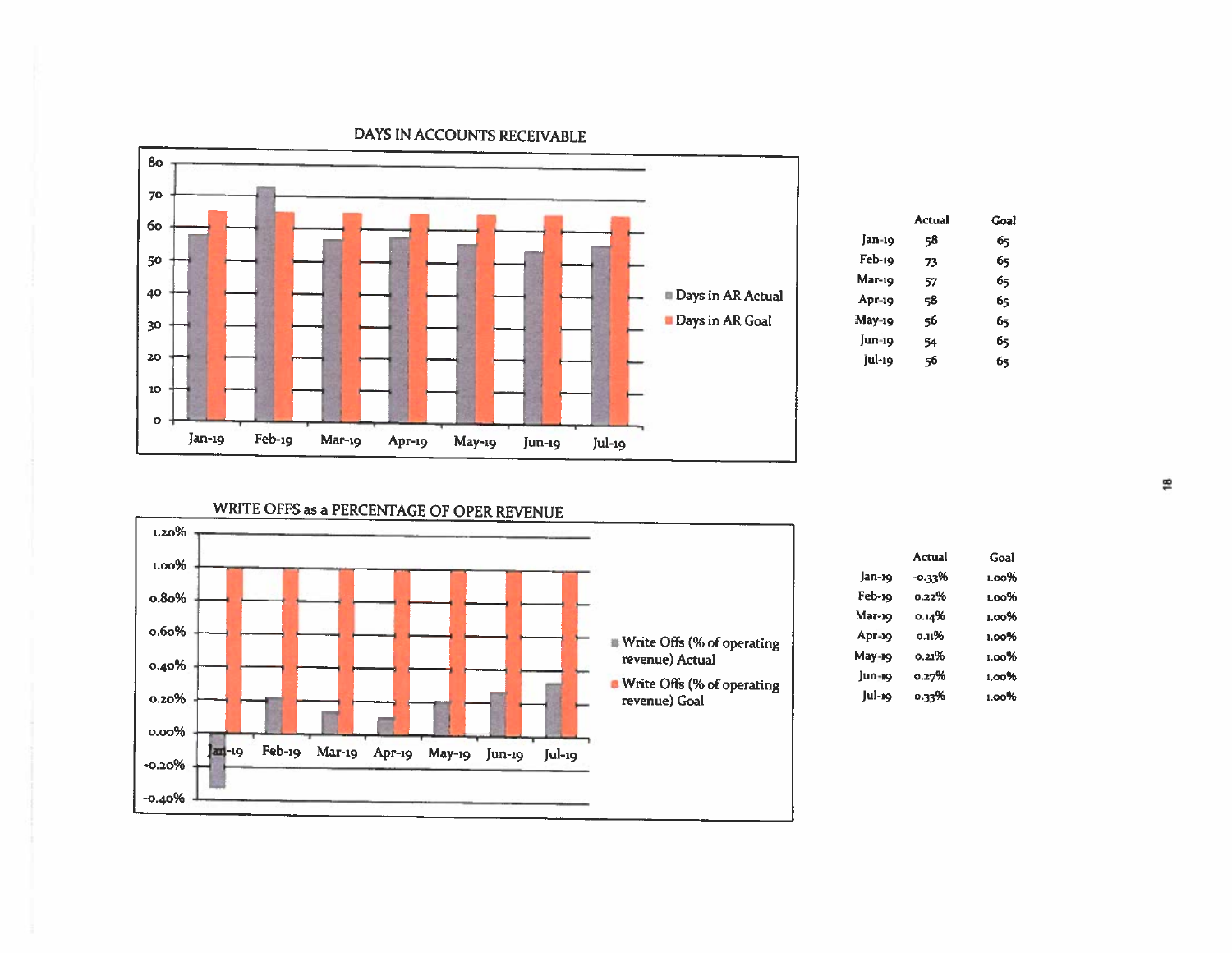#### **CNRC Key Indicators**

|                                                                         |              | <b>Budget (YTD)</b>             |              | <b>Actual (YTD)</b> |    | Var. Inc./(July)    | Fav/(Unfav)           |     | <b>Prior (YTD)</b> |     | <b>Actual (YTD)</b>                 |     | Var. Inc./(July)    | Fav/(Unfav)          |
|-------------------------------------------------------------------------|--------------|---------------------------------|--------------|---------------------|----|---------------------|-----------------------|-----|--------------------|-----|-------------------------------------|-----|---------------------|----------------------|
|                                                                         |              | 56,604                          |              | 54,291              |    |                     |                       |     | 55,839             |     | 54,291                              |     |                     |                      |
| <b>LABOR COSTS</b>                                                      |              |                                 |              |                     |    |                     |                       |     |                    |     |                                     |     |                     |                      |
| <b>Nursing Salary, Wages &amp;</b>                                      |              |                                 |              |                     |    |                     |                       |     |                    |     |                                     |     |                     |                      |
| <b>Benefits - dollars</b>                                               |              | 7,037,387                       | $\mathsf{I}$ | 7,040,651           | .s |                     | 3,265 Unfavorable     | s   | 7,508,888          | \$  | 7,040,651                           | \$  |                     |                      |
| Nursing Salary, Wages & Benefits -<br>PPD                               |              | \$124.33                        |              | \$129.68            |    |                     | 5.36 Unfavorable      | s   | $134.47$   \$      |     |                                     |     | (468,237) Favorable |                      |
| <b>Nursing Overtime - dollars</b>                                       | \$           | 334,343                         | $\vert$ \$   | 609,603             | s. | 275,259             | Unfavorable           | Ś   | 653,593            |     | $129.68$ \$                         |     |                     | (4.79) Favorable     |
| <b>Nursing Overtime - PPD</b>                                           |              | $5.91$ $\overline{\phantom{1}}$ |              | 11.23               |    |                     | 5.32 Unfavorable      | S   | 11.70              | -S  | 609,603                             | s   |                     | (43,990) Favorable   |
| <b>Nursing Agency - dollars</b>                                         | Ś            | 704,365                         | -S           | 710,166             | s  | 5,801               | <b>Unfavorable</b>    |     | 43,661             | -\$ | 11.23                               | -S  |                     | (0.48) Favorable     |
| <b>Nursing Agency - PPD</b>                                             | $\mathsf{S}$ | 12.44                           | I s          | 13.08               |    |                     | 0.64 Unfavorable      |     |                    | -S  | 710,166                             |     |                     | 666,505 Unfavorable  |
| <b>NHPPD</b>                                                            |              | 3.46                            |              | 3.24                |    |                     |                       | s   | $0.78$ S           |     | $13.08$ $5$                         |     |                     | 12.30 Unfavorable    |
| Dietary Salary, Wages, &                                                |              |                                 |              |                     |    | 0.22                | Unfavorable           | \$  | 3.36               |     | 3.24                                | -S  |                     | (0.12) Unfavorable   |
| l Benefits - dollars                                                    | \$           | 903,829                         | 5 ا          | 812,412             | -S |                     | $(91, 417)$ Favorable | \$  | 824,227            | -S  | $812,412$ \$                        |     |                     |                      |
| Dietary Salary, Wages, & Benefits -<br><b>PPD</b>                       | \$           | 15.97                           | ١s           | 14.96               |    |                     | $(1.00)$ Favorable    | \$. | 14.76              | -\$ |                                     |     |                     | $(11,815)$ Favorable |
| Housekeeping & Laundry                                                  |              |                                 |              |                     |    |                     |                       |     |                    |     | $14.96$   \$                        |     |                     | 0.20 Unfavorable     |
| Salary, Wages & Benefits -<br>dollars<br>Housekeeping & Laundry Salary, | s            | 705,549                         | \$           | 697,409             | -S |                     | (8,140) Favorable     | \$. | 688,283            | -S  | 697,409                             | -\$ |                     | 9,127 Unfavorable    |
| <b>Wages &amp; Benefits -PPD</b>                                        | Ś            | $12.46$   \$                    |              | 12.85               |    |                     | 0.38 Unfavorable      | \$  | $12.33$ S          |     | $12.85$ $\overline{\phantom{1}}$ \$ |     |                     | 0.52 Unfavorable     |
| <b>Total Operating Expenses</b>                                         | \$           | 16,354,525                      | \$ ا         | 15,622,594          | s. | (731,932) Favorable |                       | \$  | 16,028,441         | \$  | 15,622,594                          |     | (405,847) Favorable |                      |
| <b>Total Operating Expenses -PPD</b>                                    | $\mathsf{s}$ | 288.93                          | $\vert$ \$   | 287.76              |    |                     | $(1.17)$ Favorable    | \$  | 287.05             | \$  | 287.76   \$                         |     |                     | 0.71 Unfavorable     |
|                                                                         |              |                                 |              |                     |    |                     |                       |     |                    |     |                                     |     |                     |                      |
|                                                                         |              |                                 |              |                     |    |                     |                       |     |                    |     |                                     |     |                     |                      |
|                                                                         |              |                                 |              |                     |    |                     |                       |     |                    |     |                                     |     |                     |                      |
|                                                                         |              |                                 |              |                     |    |                     |                       |     |                    |     |                                     |     |                     |                      |
|                                                                         |              |                                 |              |                     |    |                     |                       |     |                    |     |                                     |     |                     |                      |

**OTHER EXPENSES - unfavorable to budget year to date**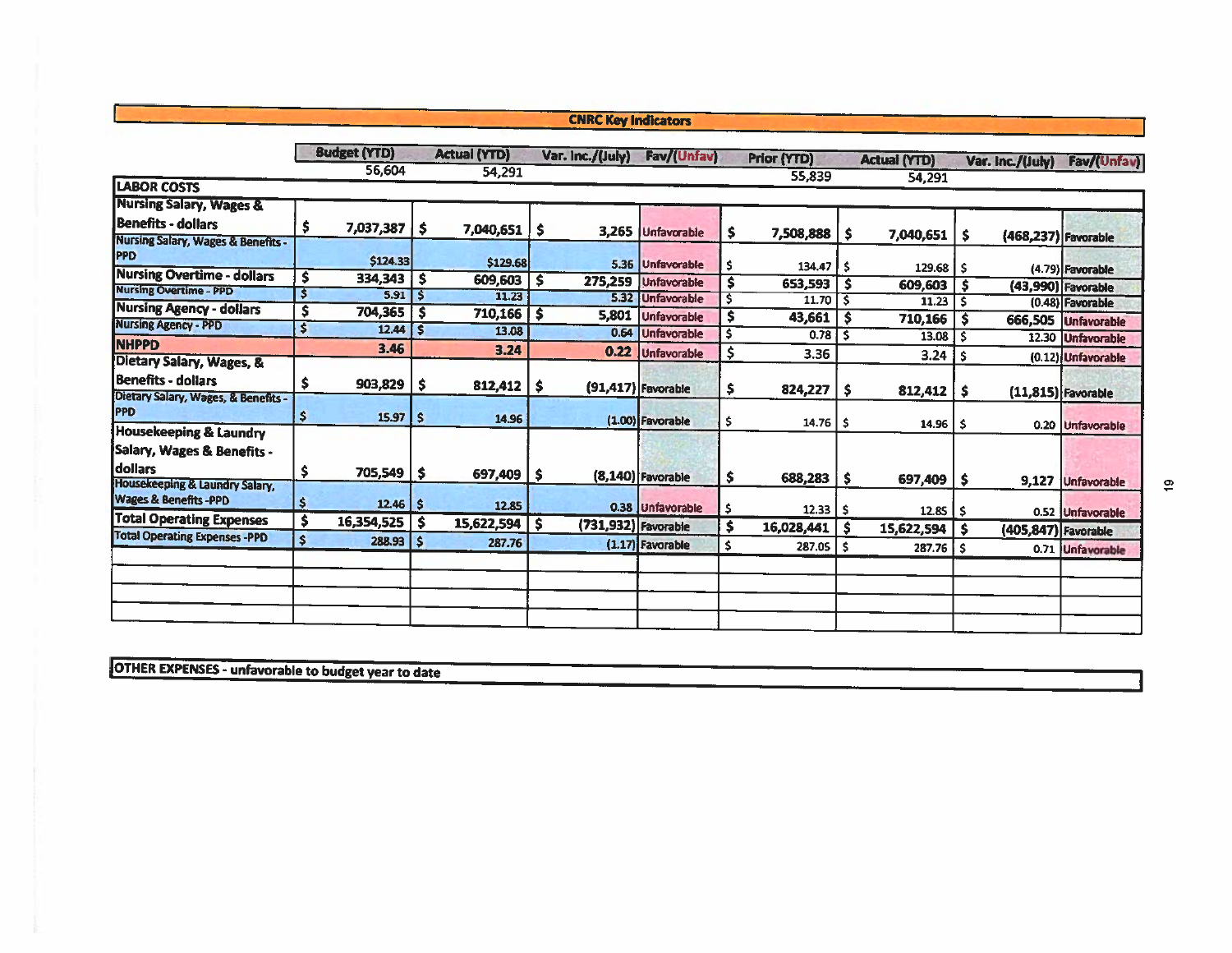

# PPD EXPENSE TRENDS - Claremont Nursing & Rehabilitation Center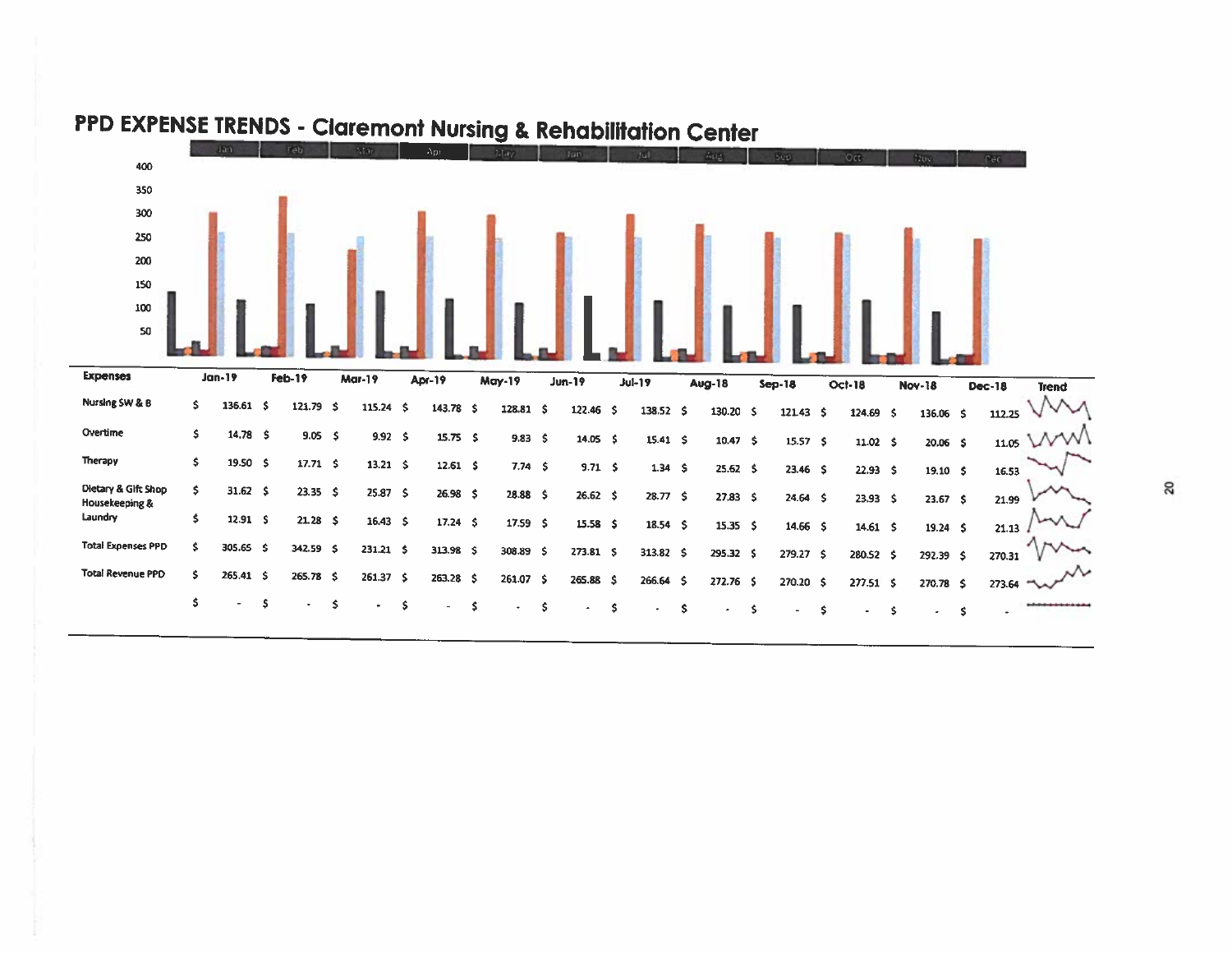### **Claremont Nursing & Rehab Center Income Statement**

|  |  |  | 2019 Actual vs. Budget Comparison |
|--|--|--|-----------------------------------|
|--|--|--|-----------------------------------|

|                                  |                   | July YTD        |                     |                | <b>Jun-19</b>  |                |
|----------------------------------|-------------------|-----------------|---------------------|----------------|----------------|----------------|
|                                  | Actual            | <b>Budget</b>   | Inc/(Dec)           | Actual         | <b>Budget</b>  | Inc/(Dec)      |
| <b>Resident R&amp;B Revenues</b> | 13,208,197.64     | 14,543,555.88   | $(1,335,358.24)$ 1) | 2,025,535.81   | 2,126,657.94   | (101, 122.13)  |
| Other resident revenues          | 651,826.32        | 1,214,127.59    | $(562,301.27)$ 1)   | 80,373.58      | 177,538.02     | (97, 164.44)   |
| <b>Misc MA Revenues</b>          | 7,540,568.27      | 4,307,087.20    | 3,233,481.07 2)     | 69,406.65      | 615,087.20     | (545,680.55)   |
| <b>Bad Debt Allowance</b>        | (148, 869.11)     | (145, 825.00)   | (3,044.11)          | (25, 679.52)   | (20, 825.00)   | (4,854.52)     |
| <b>Misc Revenues</b>             | 128,536.74        | 104,299.80      | 24,236.94           | 25,317.25      | 14,894.86      | 10,422.39      |
| <b>Total Revenues</b>            | 21,380,259.86     | 20,023,245.47   | 1,357,014.39        | 2,174,953.77   | 2,913,353.02   | (738, 399.25)  |
| Per Patient Day                  | 393.81            | 353.74          | 40.07               | 266.64         | 351.98         | (85.35)        |
| Salary & Benefits                | (10,623,935.16)   | (10,744,186.84) | 120,251.68 3)       | (1,701,721.98) | (1,505,808.90) | (195, 913.08)  |
| <b>Operating</b>                 | (4,998,658.48)    | (5,610,338.40)  | 611,679.92 4)       | (778, 636.82)  | (860,021.93)   | 81,385.11      |
| Other expenses                   | (5, 103, 488, 46) | (5,518,261.55)  | 414,773.09 5)       | (4,618,350.18) | (82,696.07)    | (4,535,654.11) |
| <b>Total Expenses</b>            | (20,726,082.10)   | (21,872,786.79) | 1,146,704.69        | (7,098,708.98) | (2,448,526.90) | (4,650,182.08) |
| Per Patient Day                  | (381.76)          | (386.42)        | 4.66                | (870.26)       | (295.82)       | (574.44)       |
| Adj to Surplus/loss Non-proj     |                   |                 |                     |                |                |                |
| Inc/(Dec) to Fund Balance        | 654,177.76        | (1,849,541.32)  | 2,503,719.08        | (4,923,755.21) | 464,826.12     | (5,388,581.33) |
| Per Patient Day                  |                   |                 |                     |                |                |                |

**YTD variance explanations** 

1) Year to date average daily census is 10.91 below budget projections; that is 2,313 days. This equates to an estimated revenue shortfall due to census of \$590,500.01

1) Net rate is \$23.09 below budget causing an estimated revenue shortfall of \$1,253,760.72 due to rate variance

2) The IGT Safety Net payment was received in June. The budget is split over a 12 month period.

3) NHPPD'S for the month of July was 3.14 to the budget of 3.46

3) Salary and Benefits for the month are \$120,252 underbudget. This is due to:

3a) FT/PT are under budget \$58K with LPNs making up the majority of this.

3b) Vacancies in the CNA's is causing high OT to meet staffing needs; Regular overtime is over budget \$277k mostly CNAs to meet staffing needs

3c) Benefits are under budget by \$321,061 driven mostly by Medical and FICA

#### 4) Operating expenses are underbudget 611,679.92

4a) Purchased Services are underbudget \$483K

Therapy services - under \$494K Assessment Charges - under \$32K Non-contracted services - over \$31K

Legal services - over \$20K

4b) Utilities are underbudget \$51K - due to very little oil being purchased in current year.

4d) Service supplies are underbudget \$56K

Food Supplies Expense - under \$19K Linens/Bedding Expense - under \$7K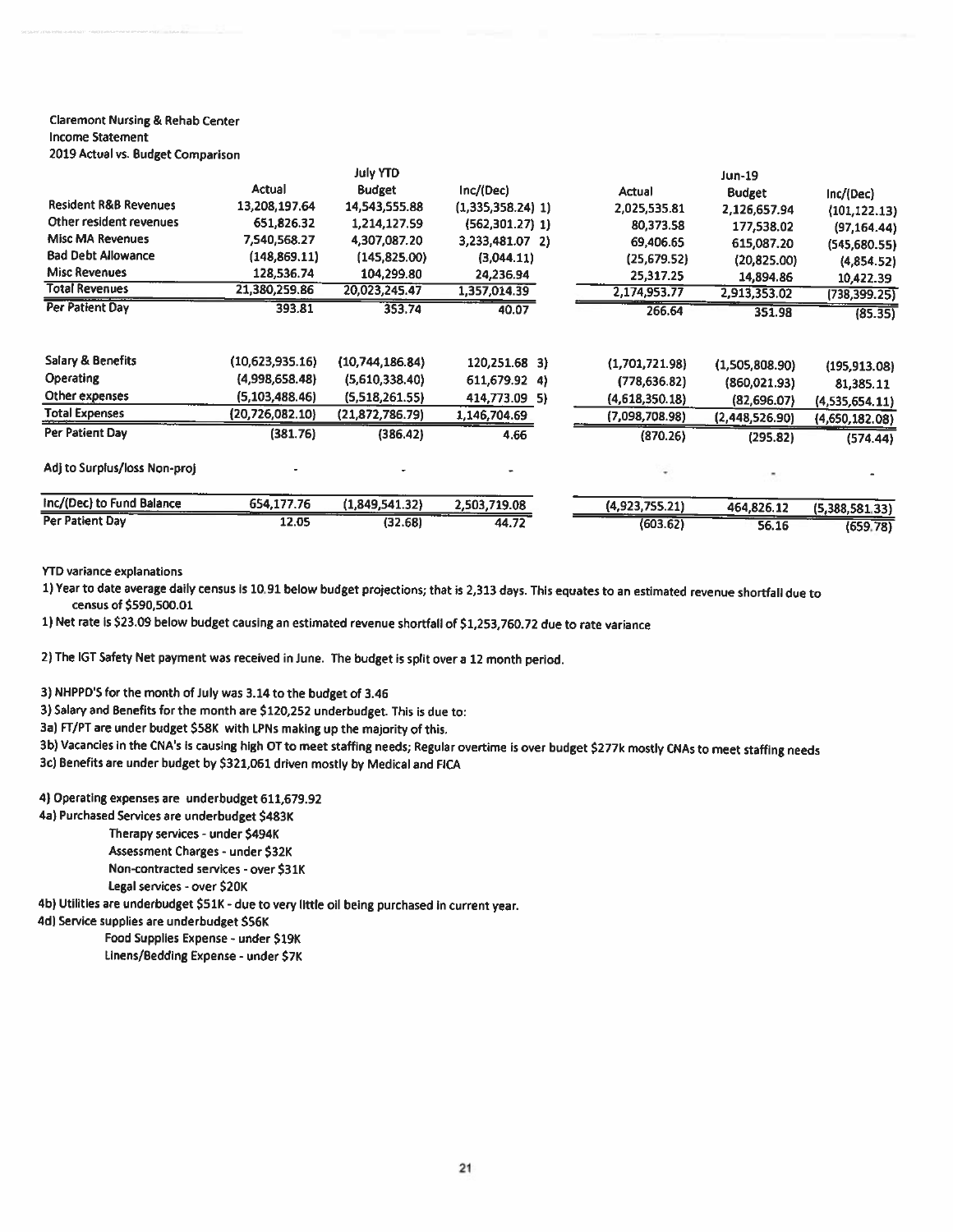#### Claremont nursing and Renaomtation Center **Commissioner's Board Meeting** August 26, 2019 Submitted by Heather A. Raisig RN, DON

 $\mathbb{R}^n$  .

 $\tilde{\mathbf{r}}$ 

|                                                        | July 2019 Report                                                                               |
|--------------------------------------------------------|------------------------------------------------------------------------------------------------|
| <b>Staffing</b>                                        |                                                                                                |
|                                                        | Master LPN list completed. Position Control Masters/Schedules now in<br>place for RN, LPN, CNA |
|                                                        |                                                                                                |
|                                                        | <b>Continuing Agency Reduction Plan which includes Recruitment</b>                             |
|                                                        | Retention efforts and development of Resident Aide Positions, and Paid                         |
|                                                        | Feeding Assistants (training through Sodexo)-continue to await                                 |
|                                                        | response from DOH-reached out via e-mail.                                                      |
|                                                        |                                                                                                |
|                                                        | TB Testing Employees-continue to await response from DOH-resent                                |
|                                                        | e-mail to Field Office                                                                         |
|                                                        |                                                                                                |
|                                                        | Expanding weekly scheduling meeting to discuss options for coverage                            |
|                                                        | open holes even agencies are unable to fill.                                                   |
|                                                        | Focus needs to be 3-11/11-7(18-28 holes per day excluding PRN to                               |
|                                                        | meet budgeted need)                                                                            |
|                                                        |                                                                                                |
|                                                        | Will complete review on current PRN staff to ensure meeting                                    |
|                                                        | requirements for program (aides 64 hours/month-2 w/e shifts and at                             |
|                                                        | least 2 3-11).                                                                                 |
|                                                        |                                                                                                |
|                                                        | Senior Nursing Adm continuing to provide support to units                                      |
|                                                        | Managers have volunteered during crisis staffing levels to assist with<br>meals.               |
| <b>DOH Survey Activity</b>                             | 7/5/19-3 Deficiencies                                                                          |
| Abbreviated Complaint Survey 7/5/19 (Facility Reported | F600 Abuse/Neglect-facility failed to prevent neglect when a staff                             |
| Incident)                                              | member was unable to complete their assignment due to acuity of                                |
|                                                        | workload for one of six residents reviewed                                                     |
|                                                        | F725 Sufficient Nursing Staff--the facility failed to ensure sufficient                        |
|                                                        | staffing to meet resident needs for two of six residents reviewed (Call                        |
|                                                        | <b>Bell Timeliness</b>                                                                         |
|                                                        | F842 Resident Records--the facility failed to ensure that clinical records were                |
|                                                        | complete and accurately documented for one of six residents reviewed                           |
|                                                        |                                                                                                |
| Abbreviated Survey conducted 7/17/19-Facility Reported | $7/17/19 - 1$ Deficiency                                                                       |
| Incident                                               | F607 Implementation of abuse policies-Screening                                                |
| Unlicensed activity of Professional-Agency CNA-        |                                                                                                |
| <b>Certification Lapsed</b>                            | Through facility QAA process, and development of spreadsheet to track                          |
|                                                        | licenses, discovered and reported timely.                                                      |
|                                                        |                                                                                                |
|                                                        | Date Certain is 8/29/19                                                                        |
|                                                        | <b>Anticipating Desk review</b>                                                                |
|                                                        | <b>Audits and Monitoring in Place</b>                                                          |
|                                                        | Results tracked through QAPI process in Abaqis                                                 |
| 5 Star Nursing Home Compare thru 7/31/2019             | Committee established to develop PIP's around quality measures to                              |
| <b>Overall Quality</b><br>***                          | increase to 5 star QM's includes:                                                              |
| <b>Health Inspection</b><br>***                        | ADL Education, Behavior Management education<br>٠                                              |
| <b>Quality Measures</b><br>****                        | <b>Next steps: Consistent QM meetings</b><br>٠                                                 |
| <b>Staffing</b><br>***                                 | <b>Establish Psychotropic Committee</b><br>۰                                                   |
| <b>RN Staffing</b><br>***                              | Pressure Ulcer Update: established separate wound<br>۰                                         |
|                                                        | committee in August to develop Guidelines and identify need                                    |